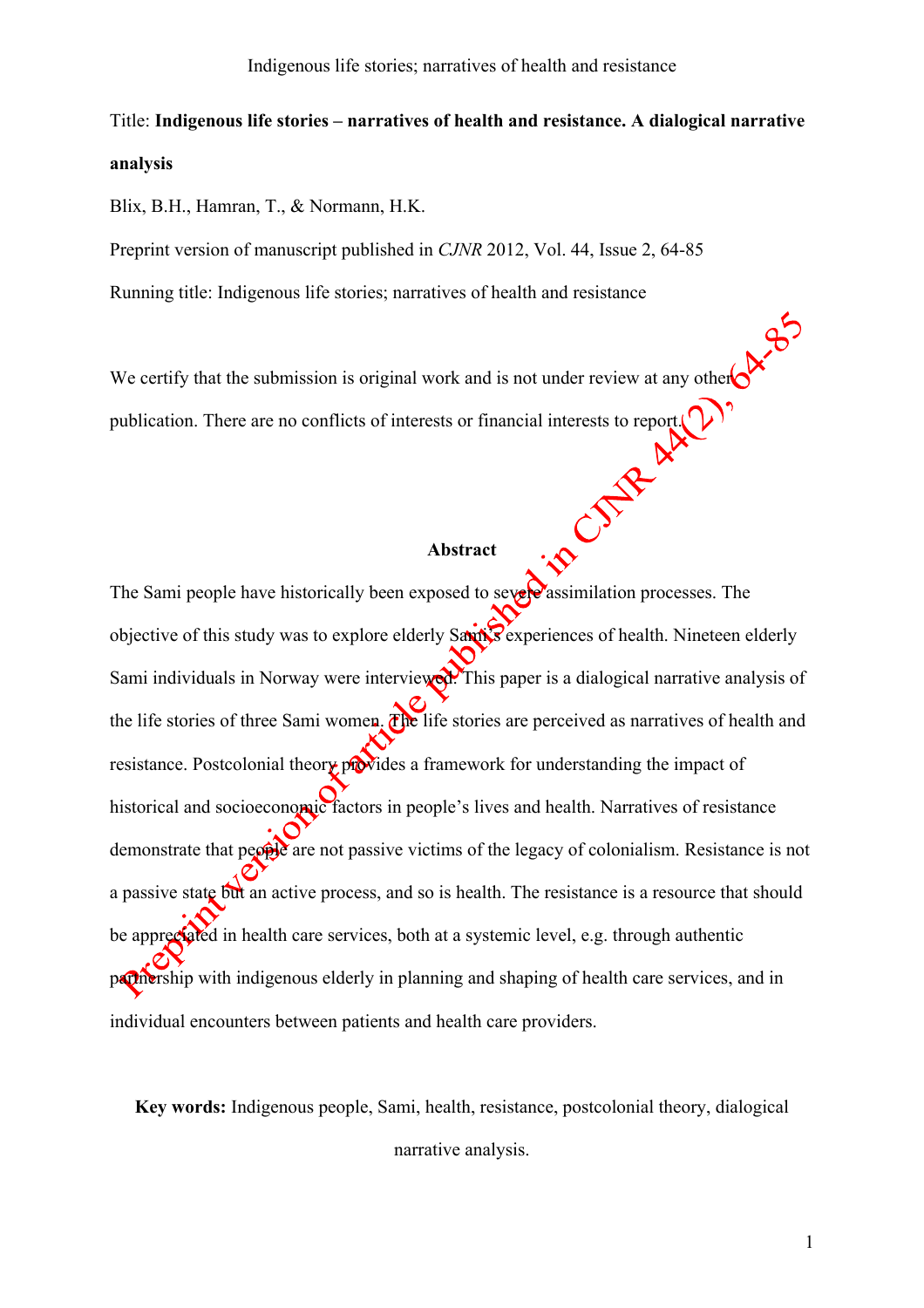# **Introduction**

While performing research in the field of indigenous people and health, one frequently encounters a distinct tendency in research literature and theorizing. This is the commonly held view that "cultural competence" is of great significance in the interactions between health care providers and "minority patients". This view is described as an emerging "mantra of contemporary nursing practice" (Dreher and MacNaughton 2002). Over the last decades, matters of culture, health, and health care have been discussed extensively in the literature (cf. Vandenberg 2010). The focus on cultural competence is also reflected in various official government documents (e.g., US Department of Health and Human Services Office of Minority Health 2001; Romanov 2002; Joint Commission on Hospital Accreditation 2008) and in the education of health care providers (Office of Minority Health 2002; Ring, Nyquist and Mitchell 2008; Like 2011; Mancuso 2011). In our  $\circ$  mion, the focus on cultural competence is too narrow, and it has several implications. Culture appears to be perceived as something relevant only to people differing from the majority. Furthermore, the focus on culture might divert attention away from the broader historical and social contexts that influence people's health and the experiences with health care services.

This paper is based on a qualitative study of elderly Sami individuals' experiences of aging, health, and illoss. Through the presentation and discussion of three elderly Sami women's life stories, we illuminate how the history of colonization is present in the elderly women's lives and impacts their health experiences. We demonstrate how elderly women, while telling their stories, actively engage with the impact of history on their lives and health. We argue that an acknowledgment of health as an active engagement with history renders the focus on "cultural competence" in health care too narrow. The paper starts with a brief presentation of the Sami and an outline of some significant events in the history of the Sami in the Norwegian national state. This is followed by a short presentation of research regarding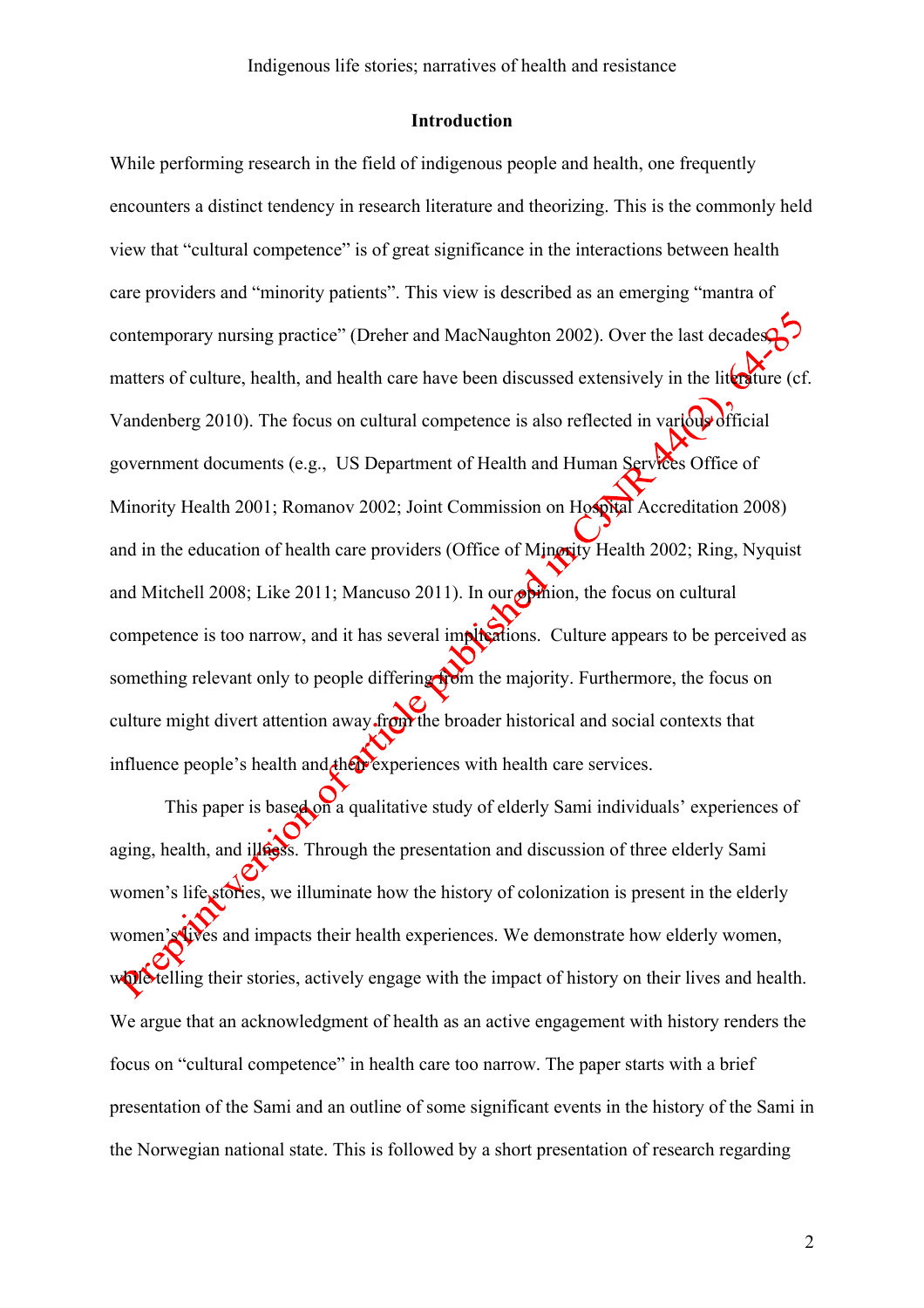the Sami and health issues. We next present some central key concepts, including life story, health, postcolonial theory, and narratives of resistance. This is followed by a description of the research method and methodological considerations. Subsequently, the life stories of three Sami women are presented and discussed. We argue that understanding health as a condition of subjectivity and as influenced by broader historical and social contexts is necessary to gain G<sup>A-95</sup> a richer understanding of indigenous people's health.

### **The Sami**

The Sami are an indigenous people living in Norway, Sweden, Finland, and Russia. The Sami population is estimated to be between 50,000 and 80,000 (Sámi Instituhtta Nordic Sami Institute 2008). The vast majority of Sami live in Norway. Statistics Norway estimates the Sami population of Norway to be 40,000 individuals. Historically, the Sami were reindeer herders; and small-scale farmers, and fishermen. Today, approximately 10% of the Sami in Norway are occupied in the traditional ways of  $\frac{1}{2}$  (Statistics Norway 2010). A report from the Sami Language council in 2000 estimated that there are approximately 25,000 Samispeaking persons in Norway (Ministry of Local Government and Regional Development 2001).

The national states have made strong efforts to assimilate the Sami into the majority population. In Norway, the process of assimilation, frequently referred to as "Norwegianization", lasted from 1850 to approximately 1980. According to the *Land Act* of 1902, property could only be transferred to Norwegian citizens (i.e., persons capable of speaking, reading and writing Norwegian), and proficiency in the Norwegian language continued to be a criterion for buying or leasing state land until the 1940s. The Sami language was prohibited in Norwegian schools from 1860 until 1959. The residential schools were important arenas for the Norwegianization of Sami children. The assimilation process was paralleled by individual experiences of stigmatization and discrimination (Minde 2003).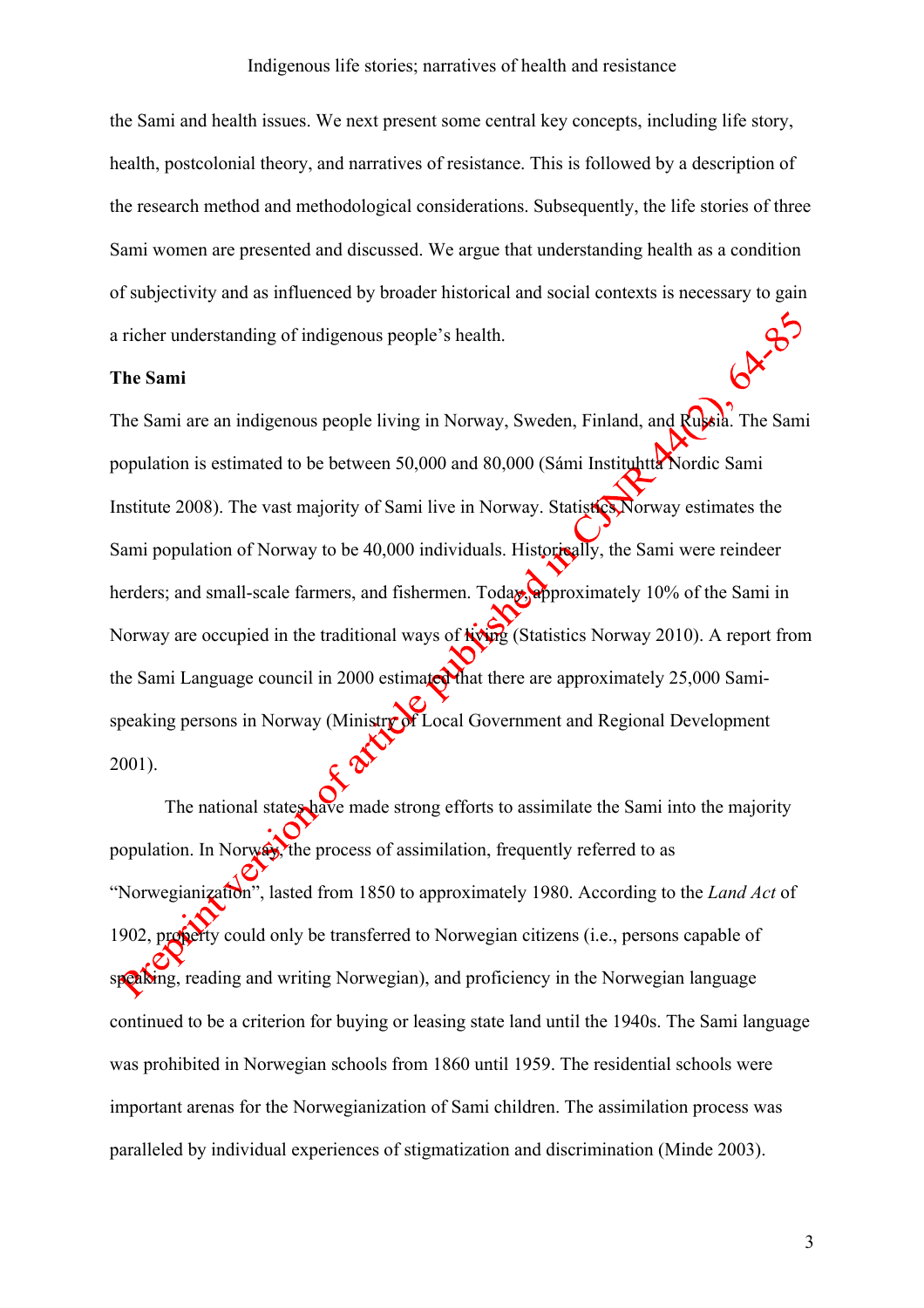During the 1950s, a growing Sami movement initiated an ethnic and cultural revitalization process. The establishment of a general education based on the Sami language and culture was of great importance to the Sami movement (Eidheim 1997). During the 1970s and 1980s, an "aboriginalization of Sami ethnopolitics and self-understanding" occurred (Eidheim 1992; Thuen 1995). The Sami movement established contact with organizations representing indigenous people in other parts of the world. The general increase in living standards and improvements in the welfare and health care systems in Norway during the 1960s and 1970s contributed to the ethnic revitalization process.

The public assimilation policy culminated in 1980 with *the Alta affair*, in which the Norwegian state decided to dam the Alta-Kautokeino watercourse despite considerable protest from the Sami, who argued that the damming would threaten the grazing areas and calving places used by the reindeer-herding Sami. This dispute brought national and international attention to the rights of the Sami. In 1989, the Sami Act was enacted (Ministry of Government Administration Reform and Church Affairs 1987) to enable the Sami people in Norway to safeguard and develop their language, culture, and way of life. The *Sami Parliament* was subsequently established in 1989. The Norwegian government ratified the International Labour Organisation (ILO) Convention No. 169 (International Labour Organisation 1989) in 1990.

In many communities, especially those outside the *Sami core areas*, the differences between the Sami and the Norwegians are not always obvious (Kramvig 2005; Olsen 2010). The coastal Sami population was strongly affected by assimilation and stigmatization. In these areas, fewer people speak the Sami language, and people might not possess or identify with symbolic expressions of a collective Sami cultural heritage. To some people in these areas, "Saminess" is considered to be part of the distant past and seemingly of little relevance in their present, everyday life (Gaski 2008; Olsen 2010). Today's elderly Sami have lived their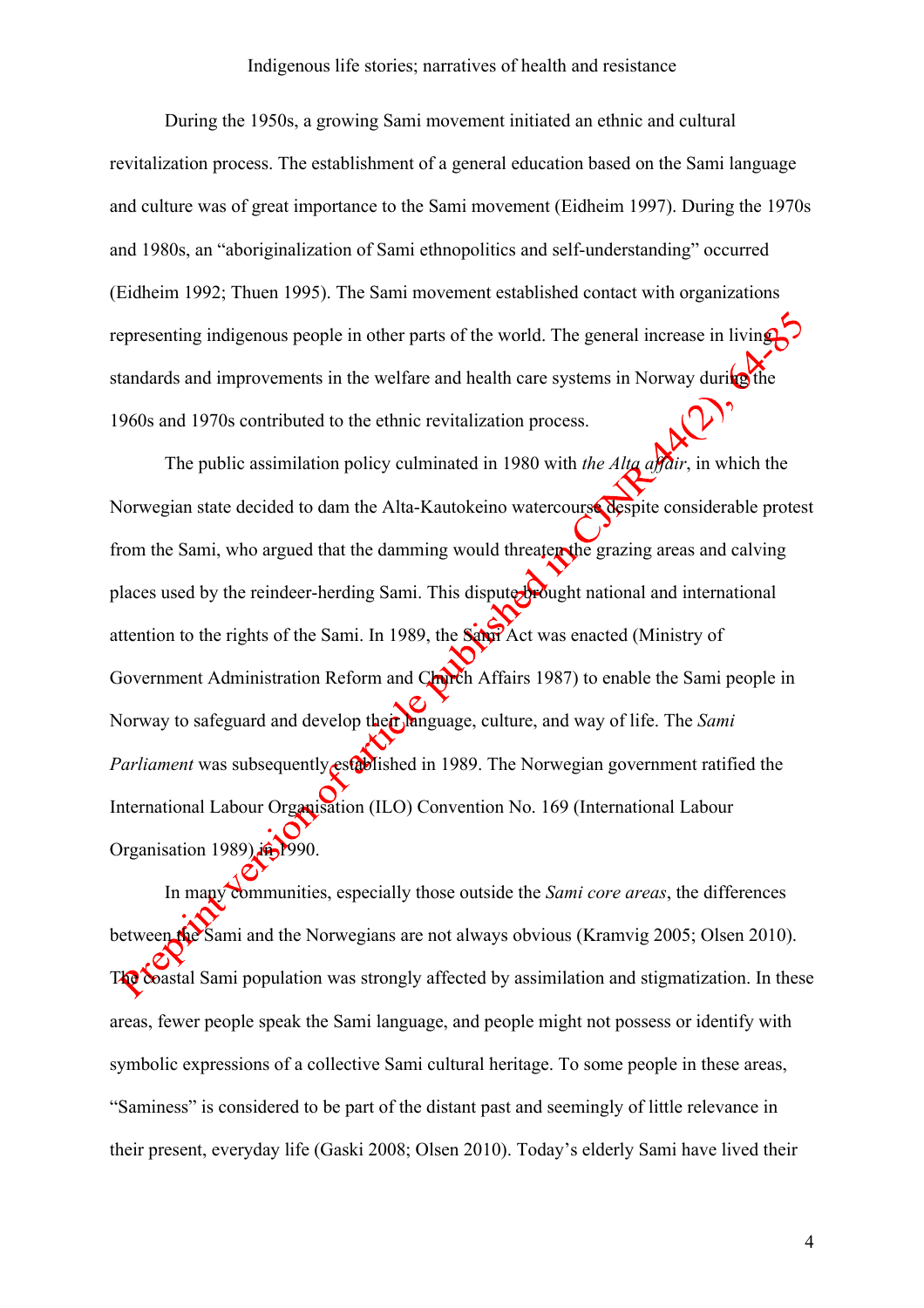lives in this area of tension between assimilation, revitalization, and ambiguity. Considering the history of assimilation, stigmatization, and discrimination, it appears reasonable to assume that a Sami heritage contested throughout a lifespan might be of significance to health and well-being in old age. As noted by Minde (2003: 141), "the Sami pain' ... may have been widespread among those who were in opposition, but probably even more deep-felt and traumatic among those who tried most eagerly to adapt to the assimilation pressure".

### **Previous research**

Previous research on health issues among the Sami has primarily been quantitative, and results for the Sami are often compared with results for the majority population. The focus has been on health behaviour (e.g., Spein, Sexton and Kvernmo 2004; Spein 2008), risk for disease (e.g., Hassler 2005; Nystad, Utsi, Selmer, Brox, Melhus and Lund 2008) or causes of death (Hassler, Johansson, Sjölander, Grönberg and Damber 2005). Research suggests that the Sami do not face the same health-related challenges as other indigenous people in Canada, the United States, Russia, or Greenland (Symon and Wilson 2009). Many health problems faced by indigenous people in the circumpodar region, such as an increased risk of diabetes, cardiovascular diseases, infectious diseases, and lung cancer, are not prevalent among the Sami (Hassler, Kvernmo and Kozlov 2008). Life expectancies at birth are virtually the same for the Sami and the **Aph-Sami**, and the mortality rates for specific causes are quite similar (Hassler et al.  $2005$ ; Brustad, Pettersen, Melhus and Lund 2009). Some researchers (Gaski, Melhus, Deraas and Førde 2011) have attributed the apparent absence of health differences between the Sami and the Norwegian population to the assimilation process, as though health equity was a positive side-effect of assimilation. We believe that the causal relations are more complex. In Norway, health services are largely public, which might facilitate higher levels of access to health services (Hassler et al. 2008), and the living standards are generally high in Norway.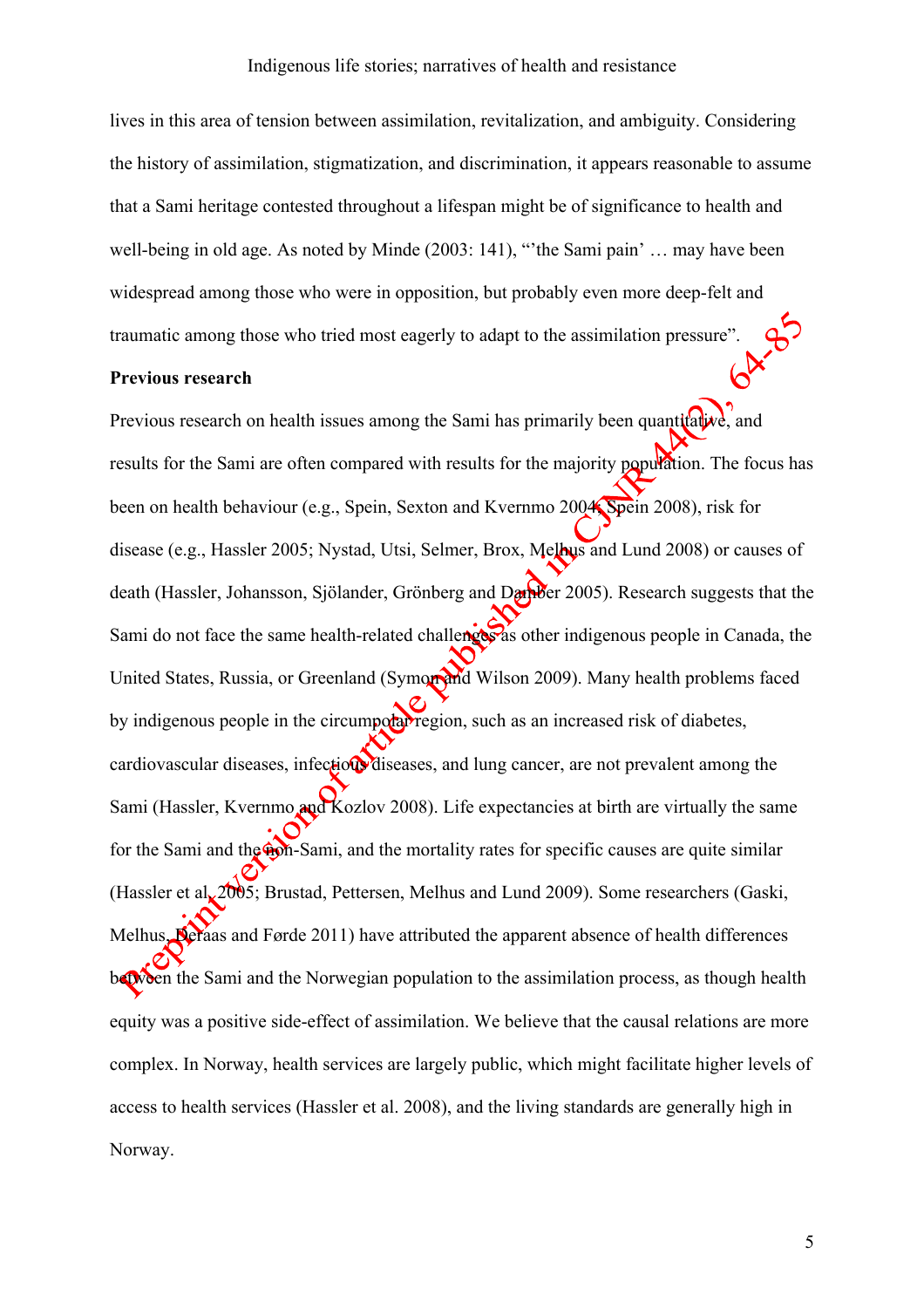Regardless of statistics showing no health differences between the Sami and the majority population, research has identified several health-related challenges. Sami-speaking patients are less satisfied with the services provided by municipal general practitioners (Nystad, Melhus and Lund 2008), and a study of mental health care revealed that the Sami patients were less satisfied with treatment, contact with staff, and treatment alliance than Norwegian patients (Sørlie and Nergaard 2005). Self-reported health is worse for the Sami than the Norwegian majority population. This difference is most significant in  $\sin$  women living outside the Sami core areas (Hansen, Melhus and Lund 2010). Sami individuals are more likely to experience discrimination and bullying than the general population in Norway (Hansen, Melhus, Høgmo and Lund 2008), and discrimination is strongly associated with elevated levels of psychological distress (Hansen and Sørlie 2012). These findings suggest that merely looking at statistics regarding life expectancies, mortality rates, and disease incidences may be insufficient when grappling with issues regarding the Sami people, health, and health care.

With the exception of quantitative measures of self-reported health as "poor", "not very good", "good", and "very good" (Hansen et al. 2010), we did not identify any studies that explored the experiences of the health of the Sami people. In the present study, we explore the life stories of elderly Sami as sources of insight regarding their perceptions of health. Frank (2006: 434, italics original) states that "(p)eople understand themselves as selves through the stories they tell and the stories they feel part of. Stories about *health* are, sooner or later, stories about the contemporary shaping of that particular human aspiration, being a *healthy self*".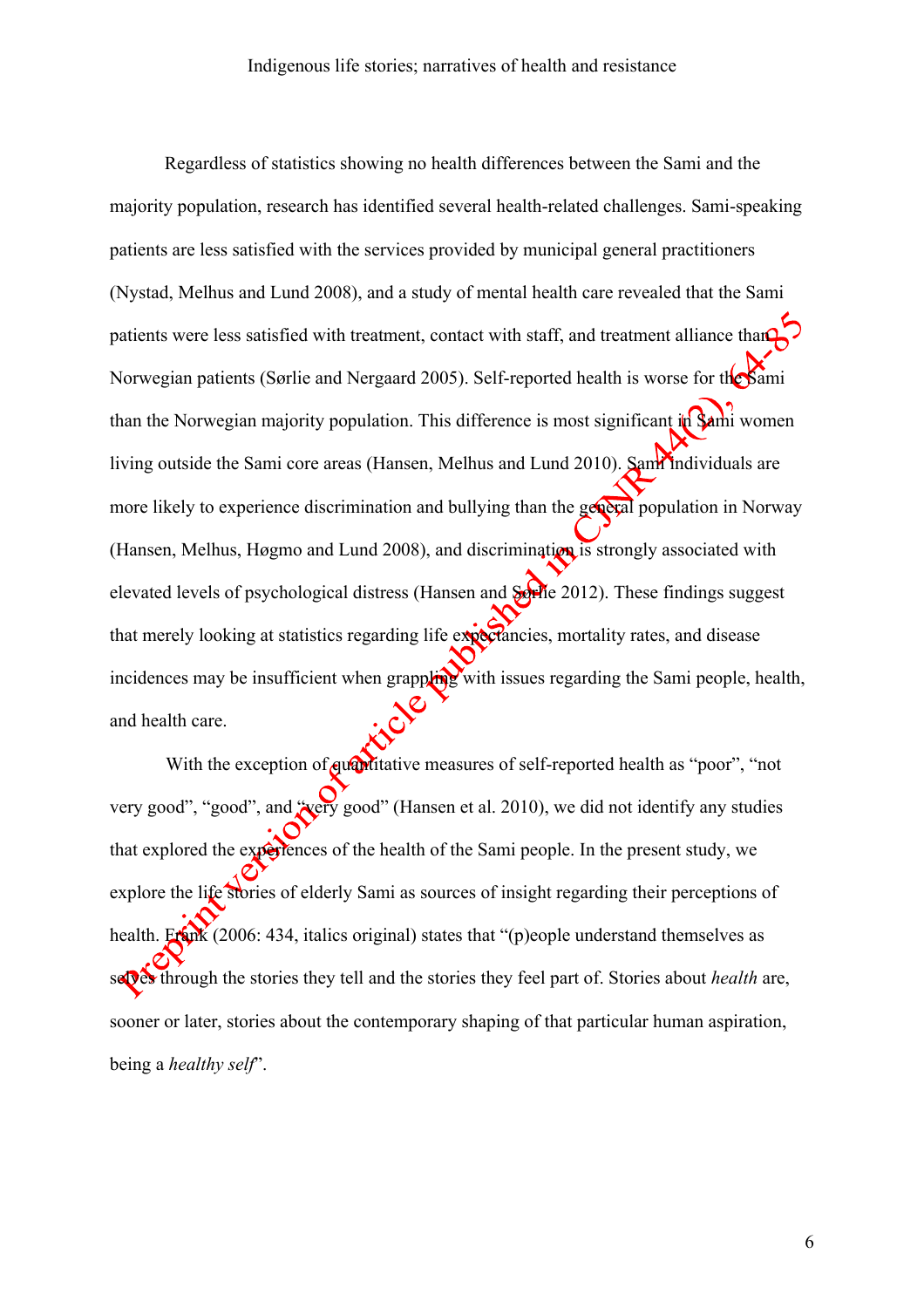# **Life stories, health, postcolonial theory, and narratives of resistance**

In the present study, life stories were defined as the stories people tell about their lives in the context of the qualitative research interview. The plural form, "stories", was used intentionally to emphasize both that an individual always has many life stories and that the stories they tell do not necessarily constitute one continuous and coherent *life history*. A dialogical perspective, such as the one pursued in the present study, enables the possibility of multiple truths about lives. Riessman (2008: 8) reminds us that "we revise and edit  $\theta$ remembered past to square with our identities in the present" and that "stories must always be considered in context, for storytelling occurs at a historical moment with  $\overrightarrow{HS}$  circulating discourses and power relations". This plurality of truths and stories is not considered a problem in the present study but rather an opportunity for further understanding.

According to the philosopher van Hooft, health  $\lambda$  an experience and a condition of subjectivity, which he defines as "the pre-intentional activity of constituting oneself as a self" (van Hooft 1997: 24). The material dimension of health refers to all of the processes of an organism that are necessary for biological life, such as respiration, circulation, and metabolism. The pragmatic dimension of health is about everyday practical concerns and the activities in which we engage. The conative dimension of health is about our "reaching out of subjectivity towards the world and others" (van Hooft 1997: 25) through care and desire. Finally, the integrative dimension of health is about striving for meaning; the "need to give our lives a structure analogous to the narrative form of a history" (van Hooft 1997: 26). The not of health espoused by van Hooft as a condition of subjectivity justifies an interest in life stories as sources of insight regarding perceptions of health. Life stories reflect all four of van Hooft's dimensions of health, the integrative being the most obvious. In addition to providing life structure, life stories are *about* something: everyday life, care, and desire. Furthermore, life stories are embodied; they are about bodies, and they are told through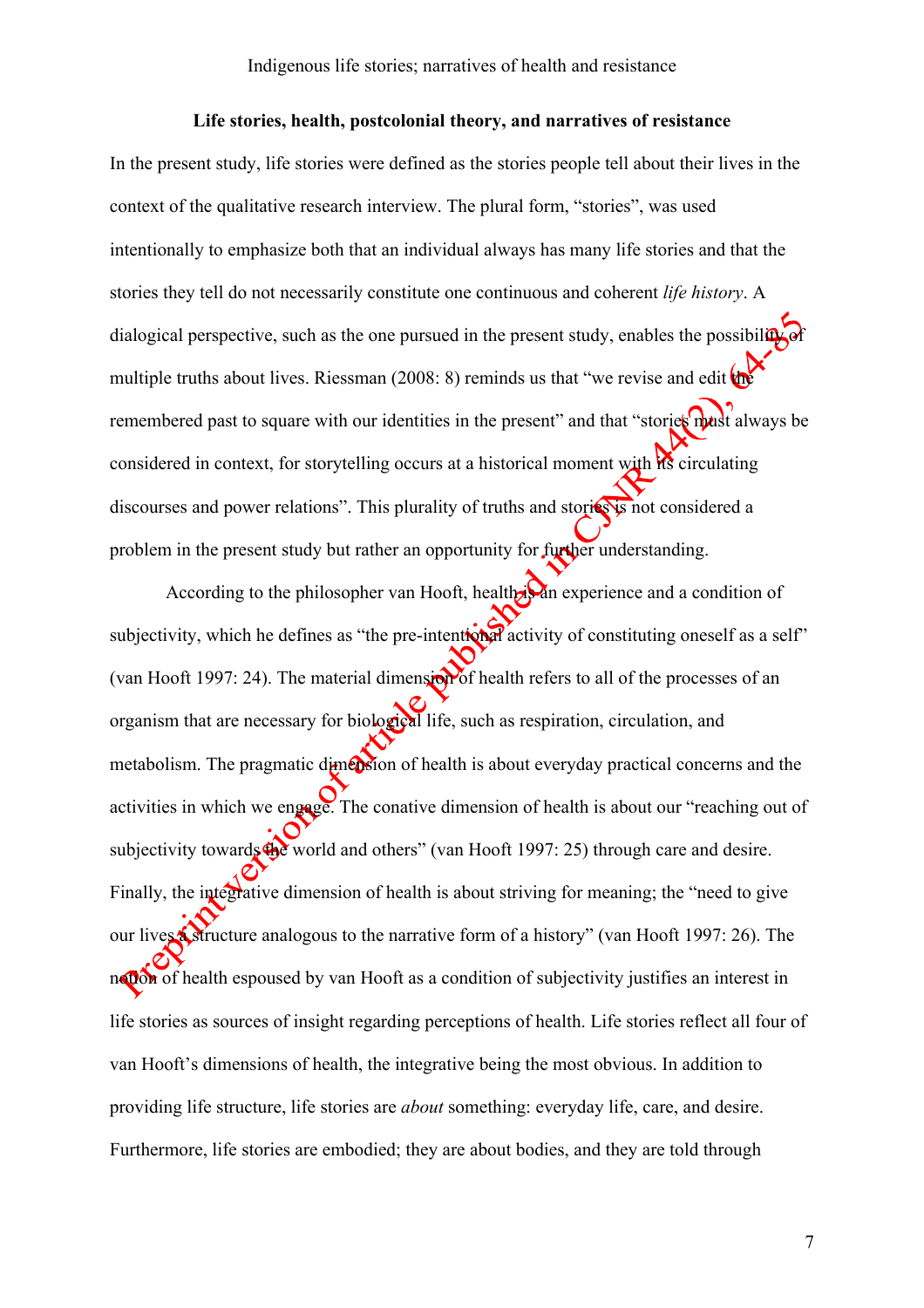bodies. However, studies suggest that health inequities between "ethnic" or "cultural" groups are largely consequences of socioeconomic differences (Ahmed, Mohammed and Williams 2007). By exclusively focusing on health as a condition of subjectivity, we risk ignoring the impact of historical, social, political, and economic factors on people's health.

Postcolonial theory provides a framework for understanding how people's health is closely related to historical, social, political, and economic factors. Browne (2005: 69) sums up postcolonial theory as "a body of critical perspectives that share a political and  $\delta$ concern about the legacy of colonialism, and how this legacy shapes relations  $\alpha t$ individual, institutional, and societal levels". Critics of postcolonial theory have pointed to a tendency to focus on the presumed shared experiences of colonization among group members and a tendency to overlook the agency of "the oppressed" (cf. Browne, Smye and Varcoe 2005). In the present study, however, we particularly for  $\frac{1}{2}$  on the agency of "the oppressed" by studying the life stories of elderly Sami. Based on the material presented, we argue that there is no contradiction between perceiving the elderly Sami as active and engaged while simultaneously acknowledging the impact of a history of colonization on their lives. Several scholars (e.g., Stone-Mediatore 2003; Mishler 2005) have advocated considering "marginal experience narratives" that might function as *narratives of resistance*. Stone-Mediatore (2003: 9) argues that stories of marginalized people "precisely by virtue of their artful and engaged elements, can respond to the inchoate, contradictory, unpredictable aspects of historical experience and can thereby destabilize ossified truths and foster critical inquiry into the uncertainties and complexities of historical life". We assert that the stories presented in this paper can be regarded as narratives of resistance.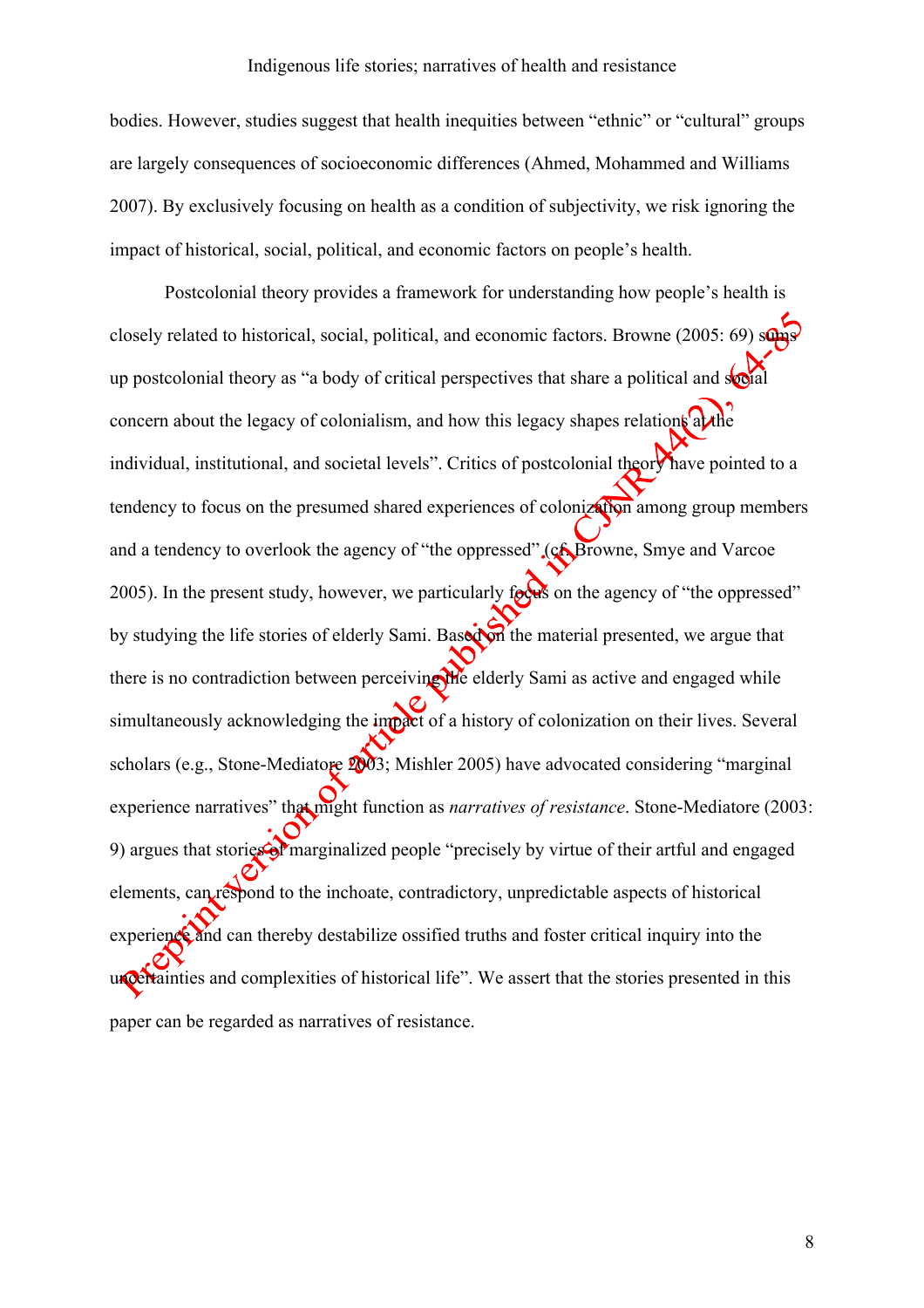#### **Methods**

# **Participants and recruitment**

The nineteen participants in the present study were between 68 and 96 years old, considered themselves to be Sami, and were experiencing various health problems. There were eleven women and eight men. One participant lived in a nursing home, three lived in assisted living facilities, and fifteen lived in their own homes with or without help from home-care services. The participants were living in two municipalities in the two northernmost counties Norway. Both municipalities have ethnic composite populations. One municipality is part of the Sami *core area*, and the Sami constitute a considerable proportion of the population. The other municipality is not considered part of the Sami core area, and the Sami are a small minority in the community.

The participants were primarily recruited in two ways: through managers for local nursing homes and home care services or through local senior associations. Written information letters in both Sami and Norwegian languages were distributed, and people interested in learning about the study and possibly participating sent their written consent in postage-paid envelopes. After-recoiving the consent letters, we contacted the individuals to provide additional information regarding the study and to make appointments for interviews. Initially, 22 people agreed to participate in the study. Three people were excluded due to doubts regarding their ability to provide informed consent.

**Interview** 

A thematic interview guide was used in the interviews. All of the interviews started with the interviewer inviting the interviewee to tell about her or his life in the manner of her or his choice. The interviewer was conscious not to interrupt the stories, but the interviewees varied in the manner in which they told their stories. Some subjects spoke continuously without solicitation; others needed assistance, including more or less specific probes to help them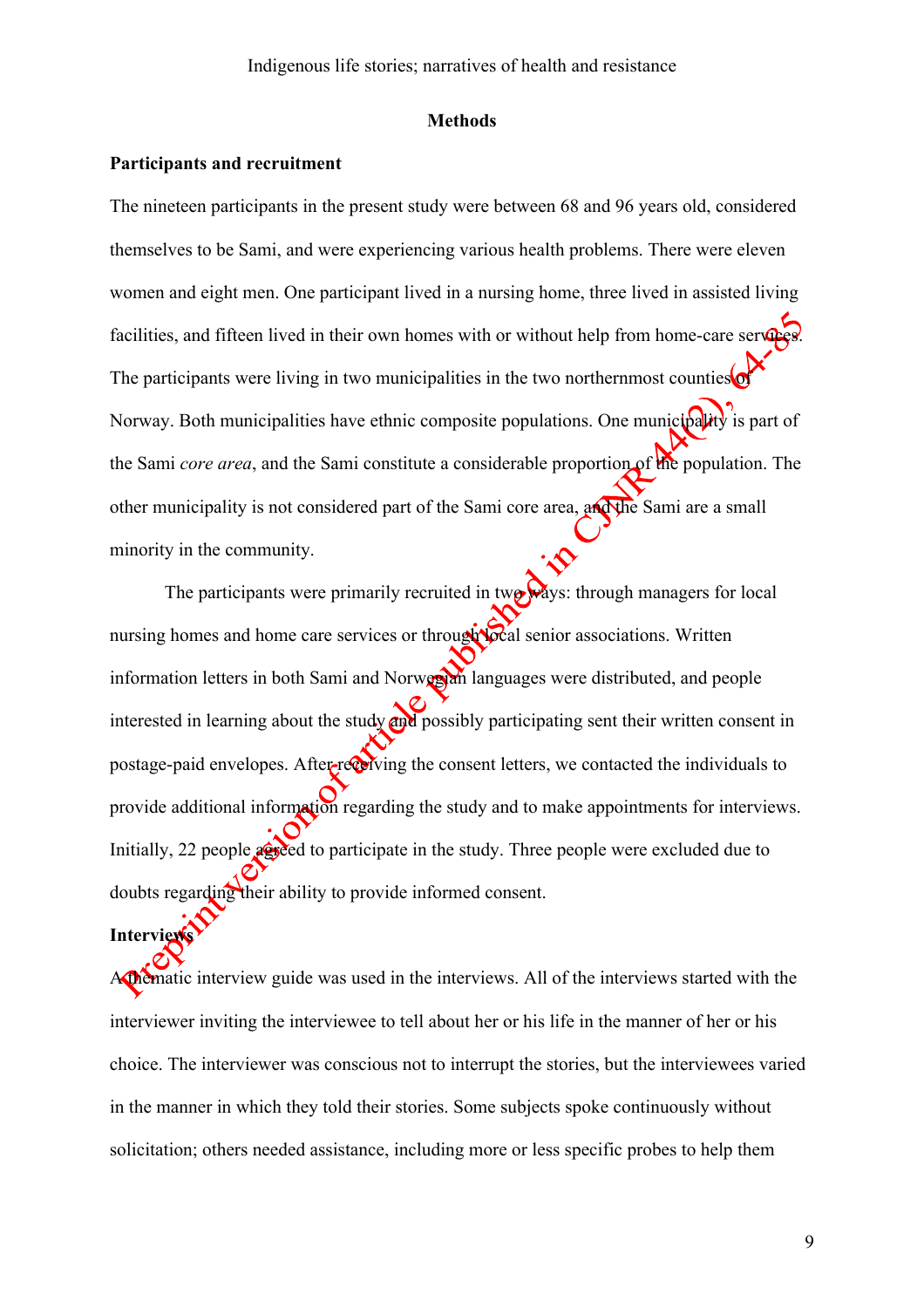continue with their stories. The interviews moved thematically back and forth between stories about the past, reflections on the present, and thoughts about the future. The interviews were conducted either in the homes of the interviewees or in the nursing home / assisted living facilities where they lived. The interviews lasted between 45 and 150 minutes and were digitally recorded.

# **Ethics**

The study was approved by the Regional Committee for Medical Research Ethics. interviewees were limited to persons capable of giving informed consent. The participants were informed about their right to withdraw from the study without stating a reason and were assured confidentiality.

All interviews were conducted in the Norwegian language. Sami was the first language for all interviewees from the Sami core area  $\partial f$  for one interviewee from outside the Sami core area. Norwegian was the first language for nine of the interviewees from outside the Sami core area. Seven of the Sami-speaking interviewees reported speaking Norwegian fluently and maintained that it was not problematic to be interviewed in Norwegian. However, three of the Sami-speaking interviewees did express concern about whether they would be able to express themselves satisfactorily in Norwegian. These concerns were expressed when the interviewer, upon receiving consent letters, made initial contact to make the interview appointments. The interviewer then offered to use an interpreter, but the interviewees all chose to do the interviews in Norwegian. In retrospect, we realize that the interviewer should have offered to use an interpreter in *all* interviews with Sami-speaking interviewees. We have reflected on how interviews not conducted in the first language of the interviewees may have affected the material. This shortcoming may have influenced *how* the interviewees told their stories because the first language is usually richer in details and nuances than languages acquired later in life. It may also have influenced *what* was related in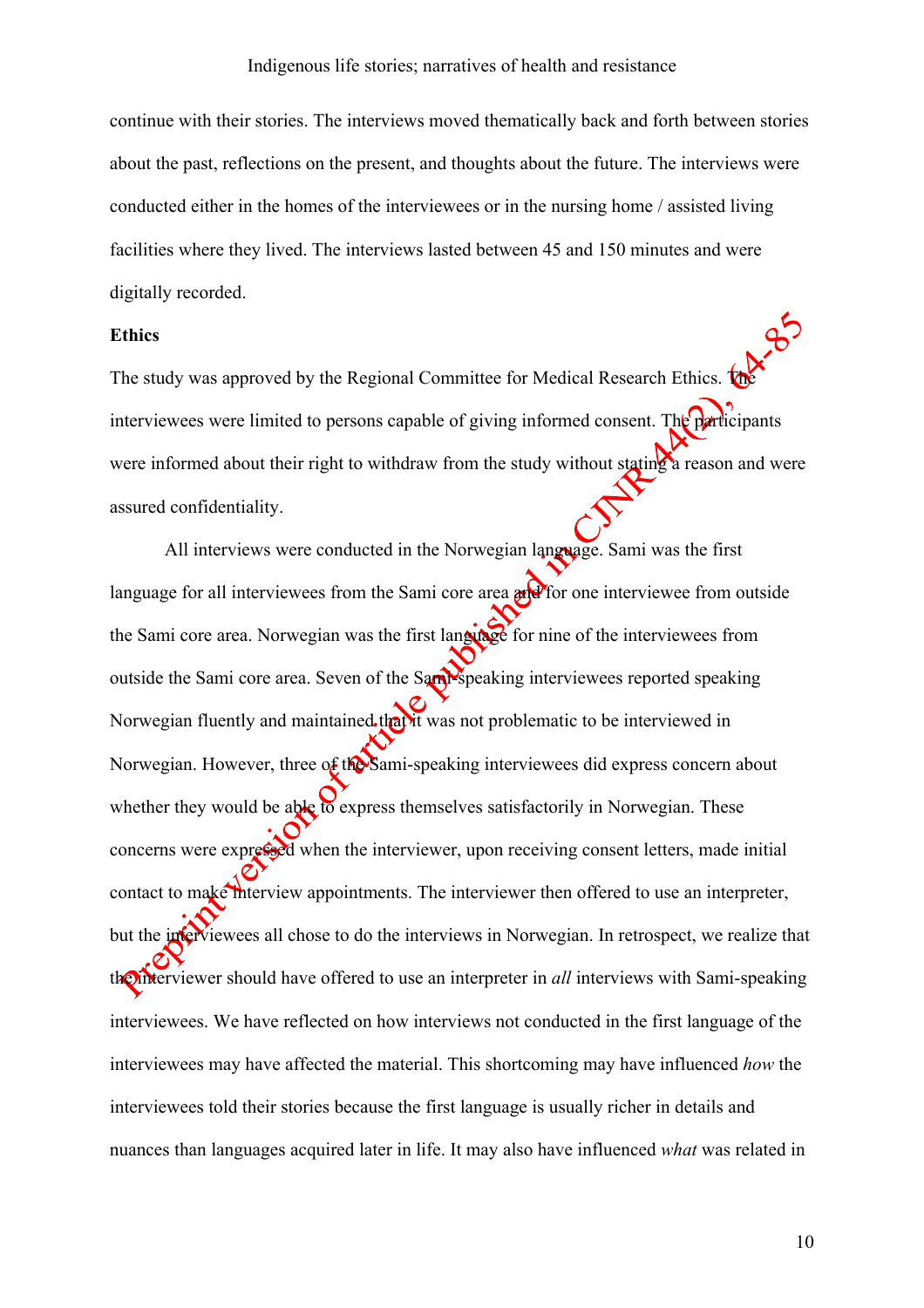the interviews. A Norwegian-speaking interviewer might be perceived as a representative for the majority society, which in turn might contribute to a distance between the interviewer and the interviewee. Before the interviews, we were concerned that this perception would keep the interviewee from addressing issues such as assimilation and minority experiences. While this problem may have occurred, interview material rich with descriptions and stories concerning these issues also suggests that it might not have had a significant impact. The interview material indicates a great willingness among the interviewees to share their life stor During or after the interviews, all of the interviewees expressed appreciation for being interviewed on this matter.

### **Dialogical narrative analysis**

The digital sound files were transcribed verbatim. Field notes were recorded and used at several stages in the research process. Following transcription, the tapes were re-played, the transcribed texts were re-read to allow the researcher to become re-acquainted with the material, and summaries of every interview were written. Following this phase, we returned to the transcribed interviews and began searching the material for stories. The interviewer noticed some stories during the *interviews*, and some became evident during the transcription process. However, more subtle stories, some of them amounting to only a few sentences, were revealed through this purposeful reading. As noted by Riessman (2008), the stories in a text often do not have clear-cut borders, and the researcher participates in the creation of stories, rather than "finding" them in the interviews, by deciding what to present as stories.

The stories in the present study were created in the context of the qualitative research interview, and the stories should be considered neither as direct representations of historical events nor as direct reflections of the identities of the participants. The stories are "acts of engagement with researchers" (Frank 2005: 968) and they are designed for particular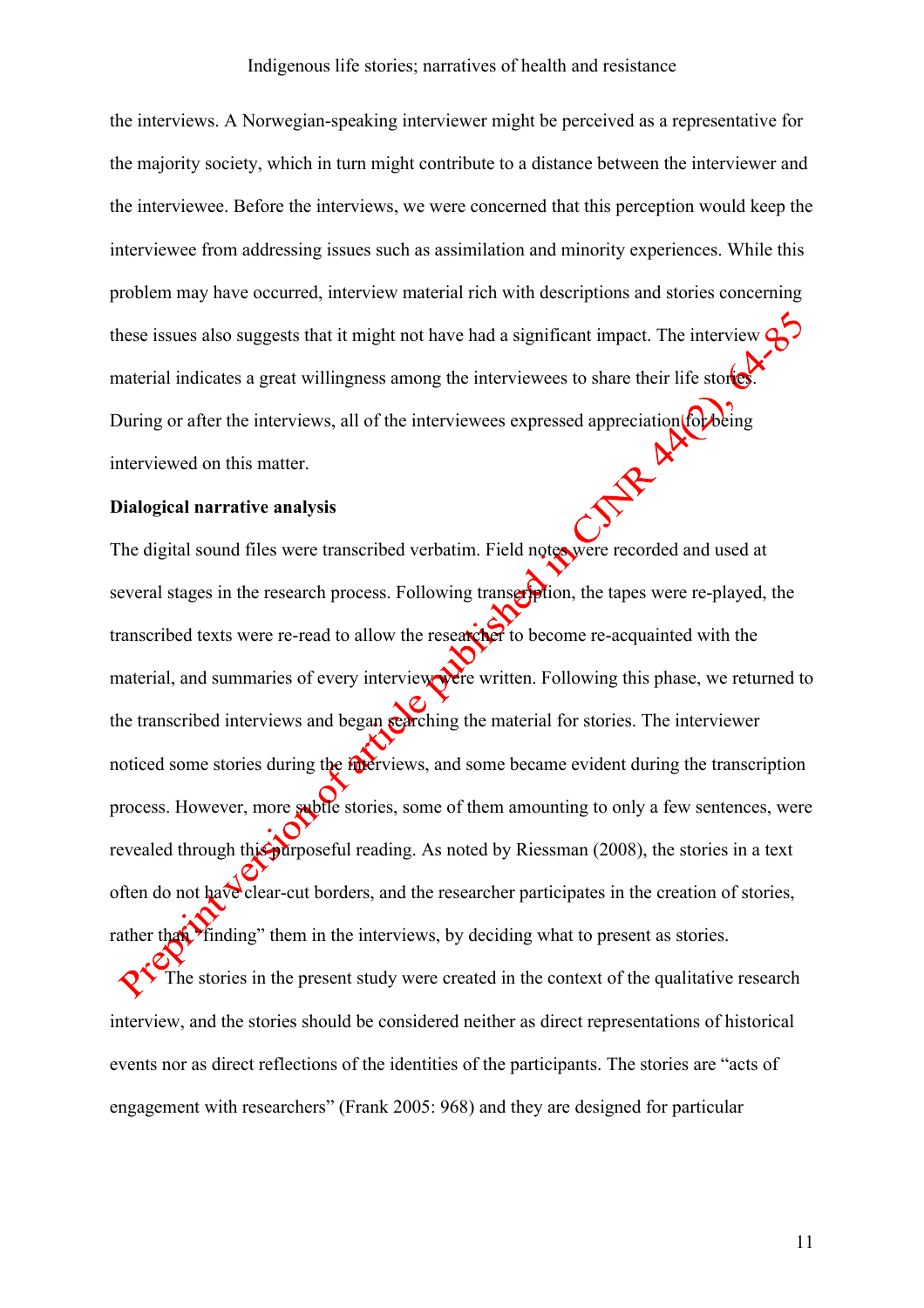recipients (Riessman 2008). The stories developed from the dialogue between the interviewer and the interviewee. This dialogue continued into the further analysis.

Given the scope of the present study, exploring elderly Sami individuals' experiences of health through the stories they told about their lives, a dialogical narrative analysis, as suggested by Frank (2005; 2010, 2012), appeared to be a suitable approach. According to Frank (2010: 71), dialogical narrative analysis "studies the mirroring between what is to  $\alpha$ the story – the story's content – and what happens as a result of telling that story –  $\frac{1}{10}$  effects". A dialogical narrative analysis is not about locating themes as finalizing descriptions or statements about who the research participants are. Rather, it is about representing individual struggles in all of their ambivalence and unfinalizability (Frank 2005). A dialogical narrative analysis is about treating stories as actors. The analysis is parative not because the stories are the data but because we study *how stories act*. Frank ( $\mathcal{L}(\mathcal{H})$ ) poses several questions that initiate the analysis by calling attention to *what the stories do*: What is at stake for whom? How does the story and the particular way in told define or redefine those stakes, raising or lowering them? How does the story change people's sense of what is possible, what is permitted, and what is responsible or irresponsible? Keeping these questions in mind, we turn to the stories.

#### **Results**

The three particular stories chosen for focused attention in this paper are not representative in the "statistical" sense of the word. They were chosen because of their particular clarity and distinctness with regard to the issues discussed in this paper: elderly people's experiences of health as expressed through their life stories and their active engagement with colonial history in the telling of their life stories. As noted by Frank (2012), the selection of stories in dialogical narrative analysis is based on what has been learned during the research process, even if a considerable part of this knowledge remains tacit to the researcher. In this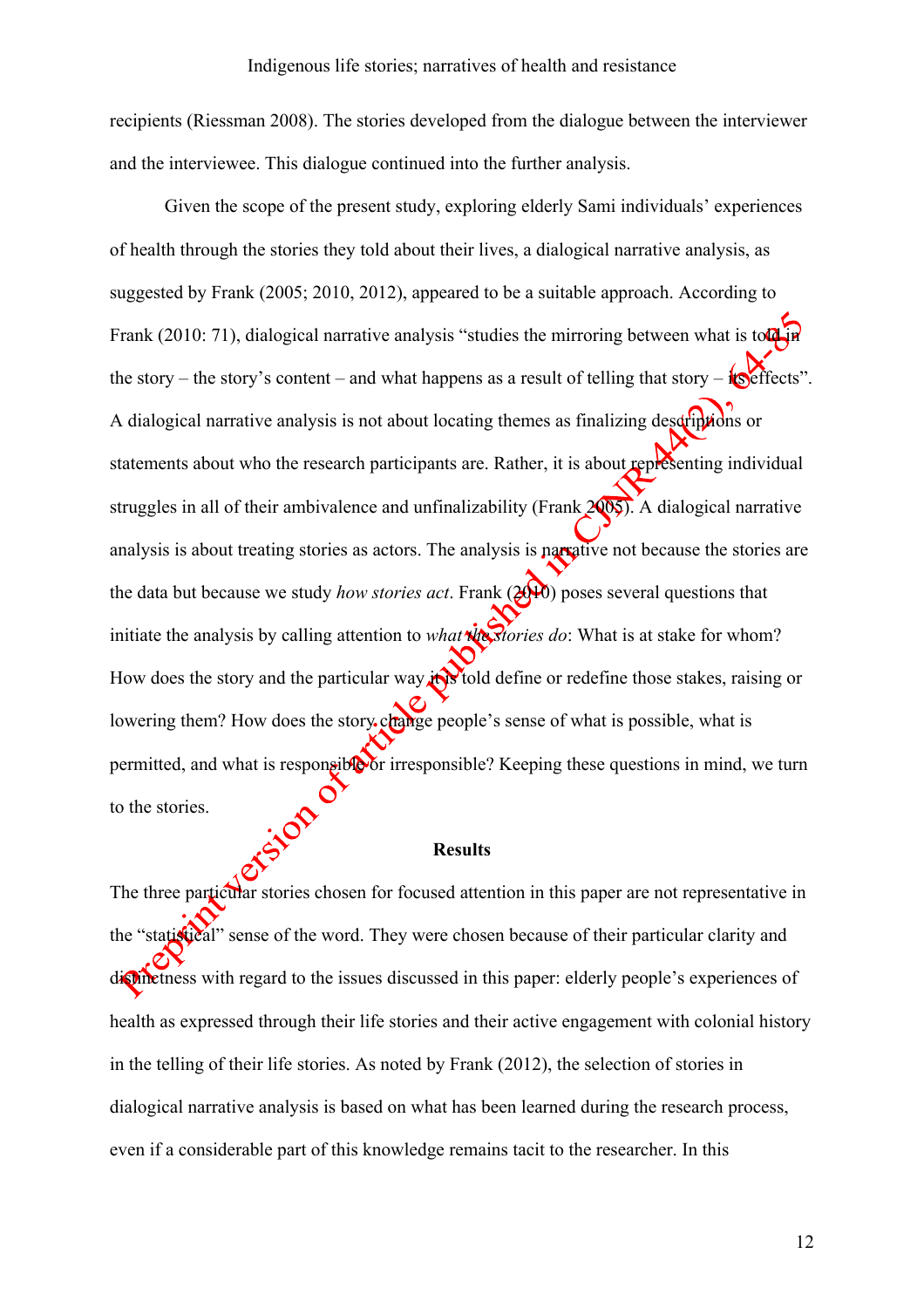perspective, the interpretation and discussion of the three stories is informed by the knowledge developed through engagement with the stories of the other interviewees in the study.

# **Inga: Born in a turf hut**

Inga is a woman from a reindeer-herding family from the core Sami areas. She says that she has been trying to live as decently as possible all her life to show that the Sami are not inferior. She says: "Perhaps people think that the Sami are not as good as other people. I think that this is because they don't know better." However, Inga does not think that all Norwegians perceive the Sami as inferior: "A lot of Sami girls marry Norwegian men. Perhaps the men that are marrying Sami girls don't see the Sami as bad."

Following this statement, Inga starts telling the story about her own birth. She was born in approximately 1920 in a turf hut of the type reindeer herders used intermittently while attending their herds. In addition to her mother, her father and her grandmother, several other people were in the hut at the time Inga was born. Inga's parents were sleeping on the floor when her mother went into labour. Inga relates:

"Then, my grandmother said, 'What is going on? The house is crowded!' Then, my father replied, 'We are trying to bring a new human being into the world.' There was a fireplace there, and there was a fire in there. They had just cooked some meat. There were a lot of Sami people there. My father just threw away the meat broth and put water into the pot to heat it. Then, I was born. My father cut the umbilical cord. And my father washed me. It was my dad that washed me! Two waters: the first water he threw away and then another water. And my grandmother lay on the bed. They put my mother on the bed and me next to her. We stayed there for a couple of weeks before they drove away. It was just a hut of the kind the reindeer herders used. There I was born. There were no white clothes and… (*Laughs*). It was my father who delivered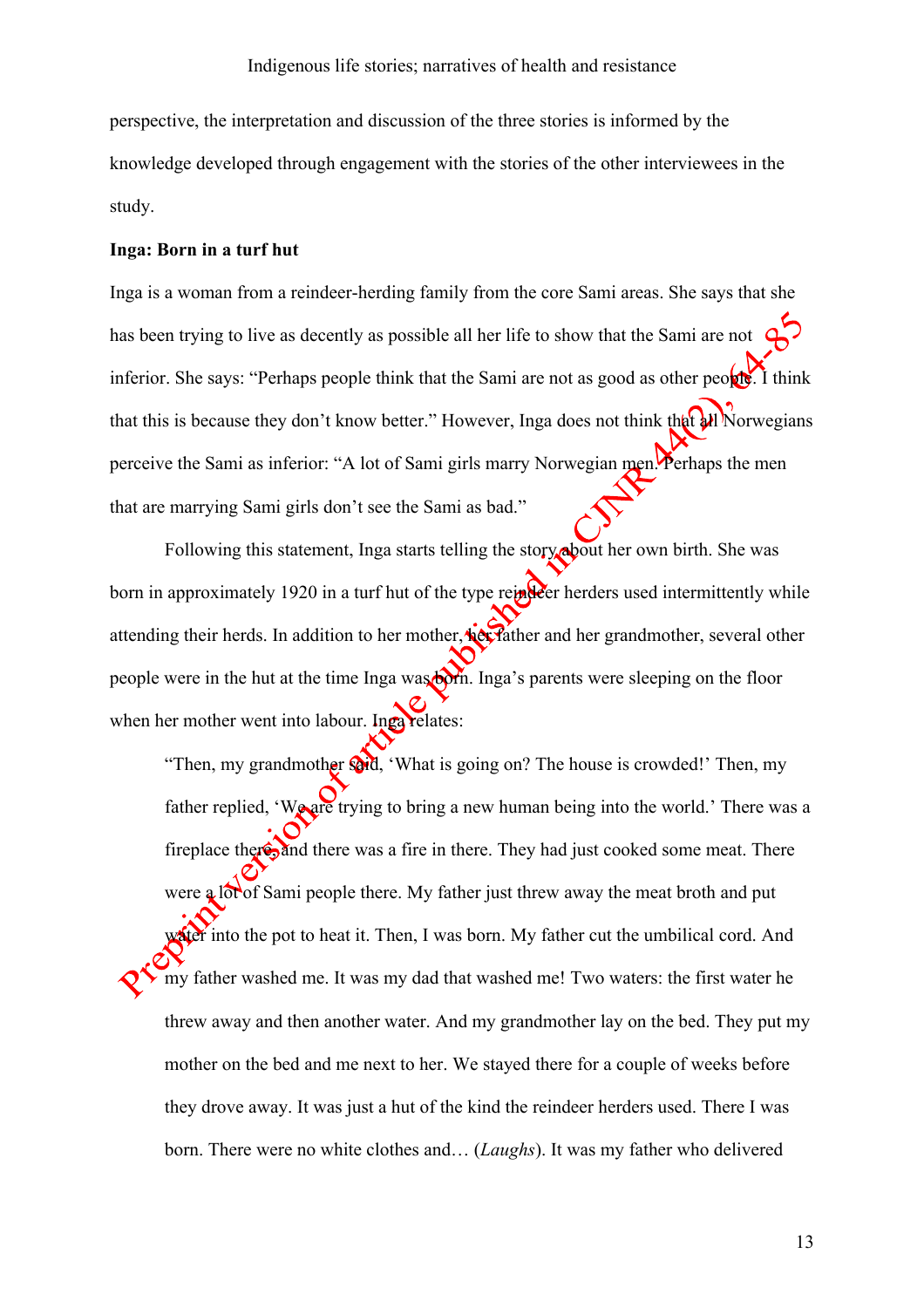me. And he almost washed me in meat broth… *Vuoi vuoi!* And I became human, too! Nowadays, the clothes are so white. Everything is so white and clean. But I was born there (*Laughs*). And I was healthy! I have never been sick. No nuisances. … I am not sick, and I have had children myself. Lots of children. And they came so easily. That's how it is!"

Inga attended residential school as a child. She says: "We had to go there - the Sami kids. Luckily, I knew the language before I went to school." If the teachers heard the children speak Sami, they told the children not to. Inga tells a story about a teacher from the South that wanted to bring Inga with her to the South:

"There was this older teacher. She came all the way from the South. ... She had no children of her own, and she wasn't married either. She wanted to bring a Sami child to the South, to let the child go to school there. And she would pay for school for this child. I… if I would come with her, I would have my own room, and she would buy me clothes and everything. She promised. And I was so happy! I could go there and attend school! But, when I went home and told what the teacher said... 'She wants to take me there, so I can learn. I can go to school there – there are lots of schools there.' At first my mother didn't say anything. Then, she said: 'You will learn to sew Sami boots *(skalla)* and all Sami clothes. That's enough school for you!' She said that she would teach me to sew Sami clothes and that I would marry a Sami man, a reindeer herder. 'No, I don't want to get married. Never!', I said. I told the teacher 'You have to talk to my mother!' But my mother said no. 'Inga is not going anywhere! She will learn to sew Sami clothes, and she will marry a Sami man with reindeer.' And so it was. I was really angry with my mother. I cried and cried, but it didn't help. The teacher took another girl, from the orphanage. … My mother said: 'You can live from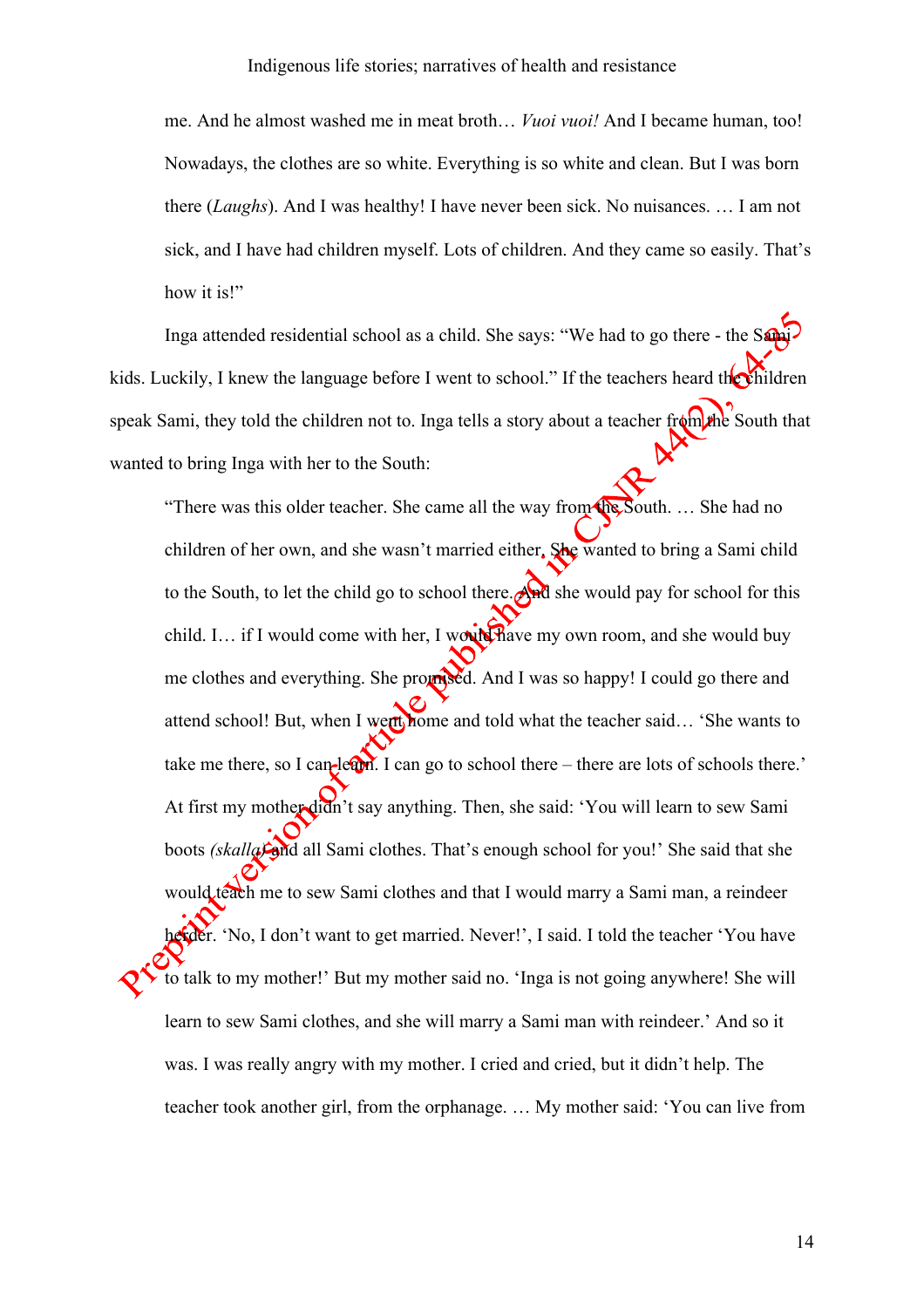sewing Sami clothes. Not everybody can do that! But *you* can learn to do it.' *(Pause)* And so it was."

There is an undertone of vulnerability in Inga's stories. In her own words, *all her life*, she has been conscious about her conduct, trying to prove wrong those who think Sami people are inferior. The vulnerability contained in her lifelong fight for equality emerges in a statement such as "I became human too". This is an individual expression of the history  $\mathbf{\Omega}$ assimilation. The story about the teacher, who wanted to "save" her by taking her a  $\sqrt{2}$  from her parents and give her the type of education, clothing, and housing that was valued in the majority society, is likewise an individual history of colonization.

Inga's stories are indeed individual expressions of the colonial history of assimilation of the Sami, but they are simultaneously narratives of resistance. Through her birth story, Inga resists the standards of the majority society "where everything is so white and clean". The majority society is represented by the missing "white clothes" and midwife, but none appear as missing at her birth. The birth story brings force and energy into Inga's lifelong project of proving the majority wrong. The turf turn, the delivery on the floor, and, perhaps most strikingly, the meat broth bring tremendous force to Inga's story. The statement, "It was my father who delivered me, and he almost washed me in meat broth," adds strength to Inga's story.

The story about the teacher from the South is also a narrative of resistance. In this story, it is Inga's mother who represents the resistance. One aspect of this resistance is the mother forbidding Inga from going to the South with the teacher, but she also opposed the teacher. Given the historical and social circumstances, the power relations between a Sami woman and a teacher from the South, the mother's statement "Inga is not going anywhere!" is a strong expression of resistance. Inga is making her mother's resistance her own by telling about it in her life story. The tension between the majority society represented by the teacher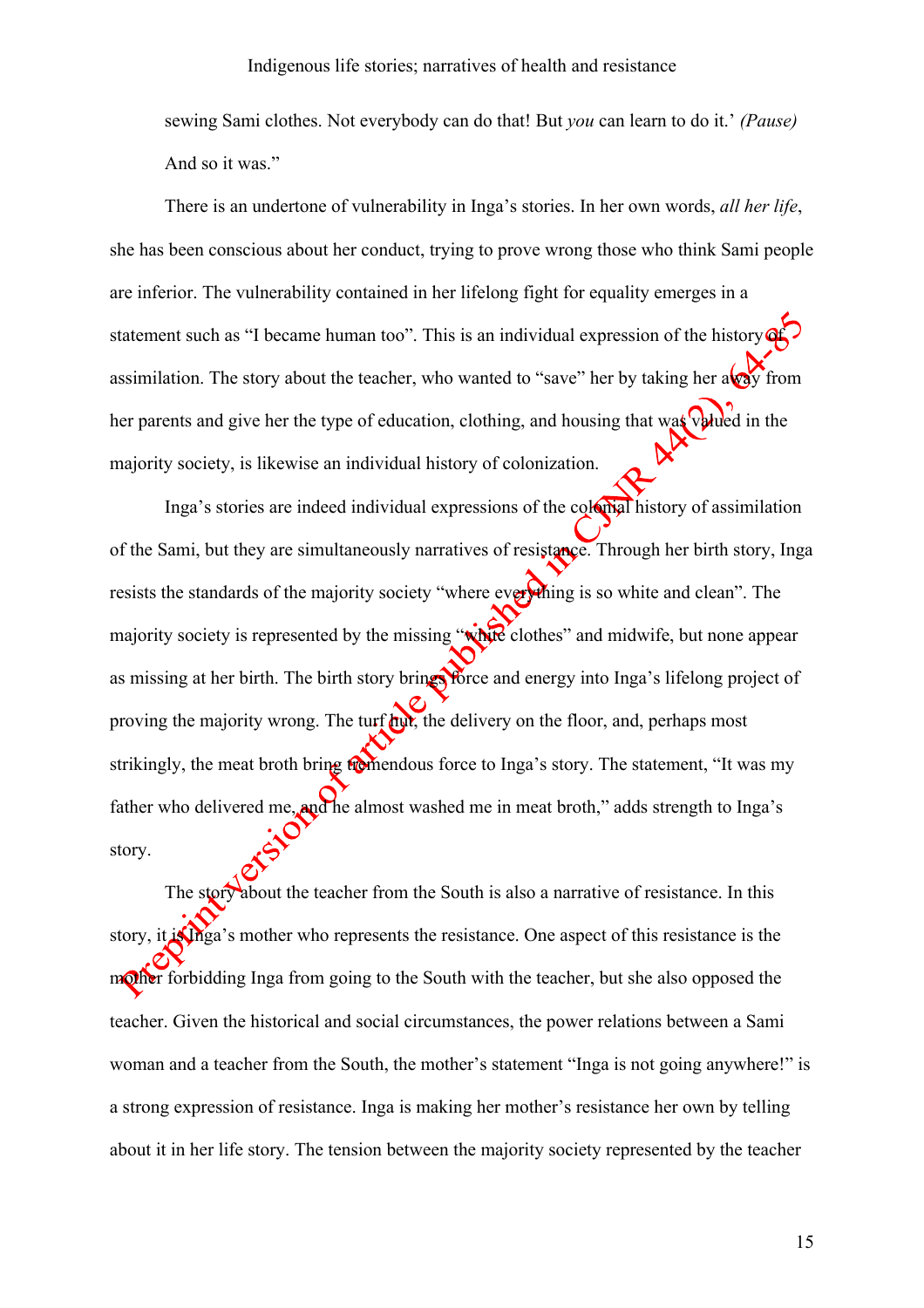and Inga's mother's resistance is expressed through several binaries in the story. The teacher's tempting offer about school is opposed by the mother's "You should learn to sew Sami boots and all Sami clothes. That's enough school for you!". Furthermore, the teacher's enchanting promises about manufactured clothes is opposed by the mother's "Sami boots and Sami clothes". And in Inga's stories the prospect of having a room of her own is opposed to the crowded turf hut at her birth. Inga lets her mother have the final upper hand through the statement: "You can live from sewing Sami clothes. Not everybody can do that! But *you* can learn to do it." In this statement Inga, through the voice of her mother, expresse the privilege of being a Sami. Anyone could go to schools and wear manufactured clothes, but not everybody can learn to sew Sami clothes. Through the birth story, Inga's resistance against being inferior is expressed in the narration of her *healthy self*. The apparently frail elderly woman, nearly blind and barely able to walk, states: "Law not sick, and I have had children myself. Lots of children. And they came so easily. That's how it is!"

# **Laila: Does not want special treatment**

Laila was born in the early 1930s. She grew up with seven brothers and sisters in a remote area on the coast. "It was a lone **p**spot. You had to go there by boat." She had a hard childhood, losing her father and a brother to the ocean when she was only seven years old. Laila has a congenital physical handicap, but she says: "When everything works up here (*points to her head*), it is okay."

**Latia** had to move away from home to go to a residential school as a child. She says: "Koan't complain about school. Lots of people do, but I can't complain. I liked school. I guess they had to be that strict… No, I can't complain." Laila did not speak Norwegian when she attended school. She relates: "Not knowing the language was the worst part. I didn't know when to say yes or no." She says that this was frightening, but it did not only concern herself: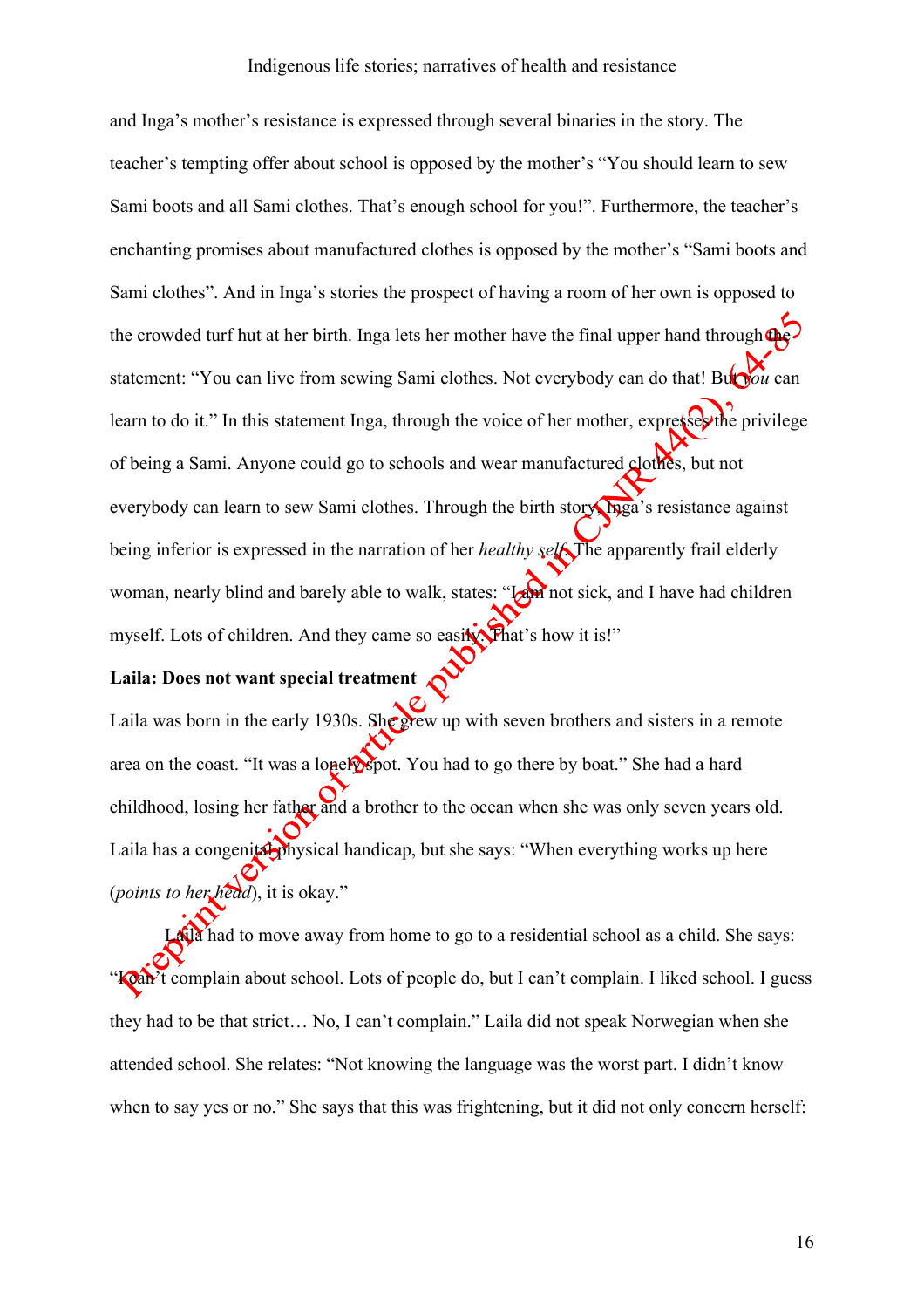"We were, what I would say, equal. All the children attending school then at that school…

There were only a few who spoke Norwegian." The children were frankly not allowed to use the Sami language at school, but Laila relates:

"We did speak Sami. We did. We had a Norwegian teacher, but she… didn't care. She was old. She was a teacher for many years. She was the teacher for all my siblings – so you can imagine how old…"

After her confirmation, Laila "knew enough Norwegian" to go to the nearest town **to enroll in** cooking and sewing courses. Despite her physical handicap, Laila had several domestic posts, and she worked as a seamstress and a cook. She says: "Whenever something happened – a funeral, a christening, or a confirmation. I was in charge." She states

"I wasn't the kind that laid down moping. I was active all the time. ... I went to school and everybody was equal.  $\ldots$  I wasn't the kind  $\frac{d}{dx}$  shut myself away. Oh no! I wanted to stay out. I wanted to be in the midst. And the other kids in school – there was no bullying back then! Oh no! I was accepted everywhere, so it didn't bother me." Laila has been active in interest groups for people with various handicaps for all of her adult life.

Laila's deceased husband "was a kind man". He subsisted on casual work. Laila relates:

"And he had a small… a *big* handicap. He was an illiterate. He didn't have any school... He had to struggle at home. ... And they had a teacher who didn't... who ignored those who didn't… know more."

Laila is clear about her Sami heritage; she immediately states that she is a Sami. However, she dislikes the focus on the Sami people in society: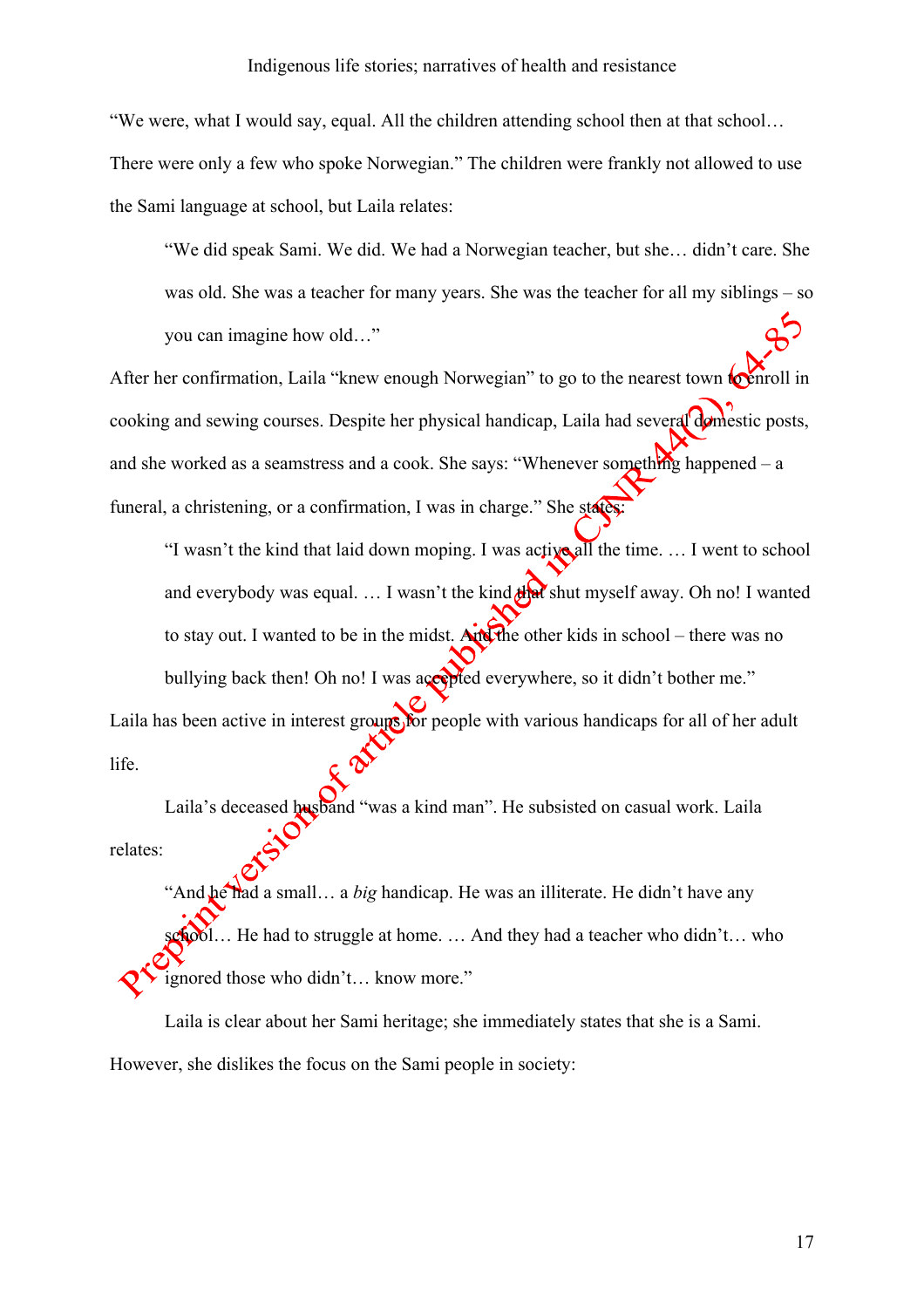"I must say, I think it's almost too much about the Sami now. They say, 'We are Sami, we are Sami, I am Sami, I am Sami.' (*Raises her voice*) No, it is too much! … I think so. They demand too much. That's the problem."

In addition to her congenital physical handicap, Laila has spent the last three years in a wheel chair. "It was my feet who couldn't… My feet refused." Despite all this, Laila says this about her health: "My health? I must say, my health is good. I am satisfied with my health. Of course, I have a few small nuisances, I do. But other than that… No."

Similar to Inga's story, the fight for equality is an undertone throughout Laila's story. Being treated as an equal is at stake throughout Laila's life story. Although she was born with a physical handicap, her life story, where "being in the midst" is **a central theme, embodies** her with a *healthy self*. To be healthy is to participate. The story Laila tells about her husband is somewhat quite different. She refers to his illiteracy  $\alpha$ <sup>3</sup> a *big* handicap". One can easily imagine how the husband's opportunities for participation and equality were restricted by his illiteracy. Laila's reflections on residential school life underline her emphasis on equality. She "can't complain" about school because, after all, almost all of the kids were in the same situation; few of them spoke  $\frac{20}{2}$  Norwegian when attending school. The way she describes the aged Norwegian teacher gives her and the other Sami children the upper hand. Moreover, Laila eventually mastered Norwegian well enough to attend courses in town.

We perceive Laila's life story as a narrative of resistance. Like Inga, Laila expresses her resistance through the narration of her *healthy self*. She resists being different; she resists special treatment as a "handicapped" person. In this perspective, Laila's indignation with "Sami activism" becomes reasonable. Claiming special rights is exactly what she has been refraining from all her life. What she perceives as Sami people "demanding too much" raises the stakes of her equality.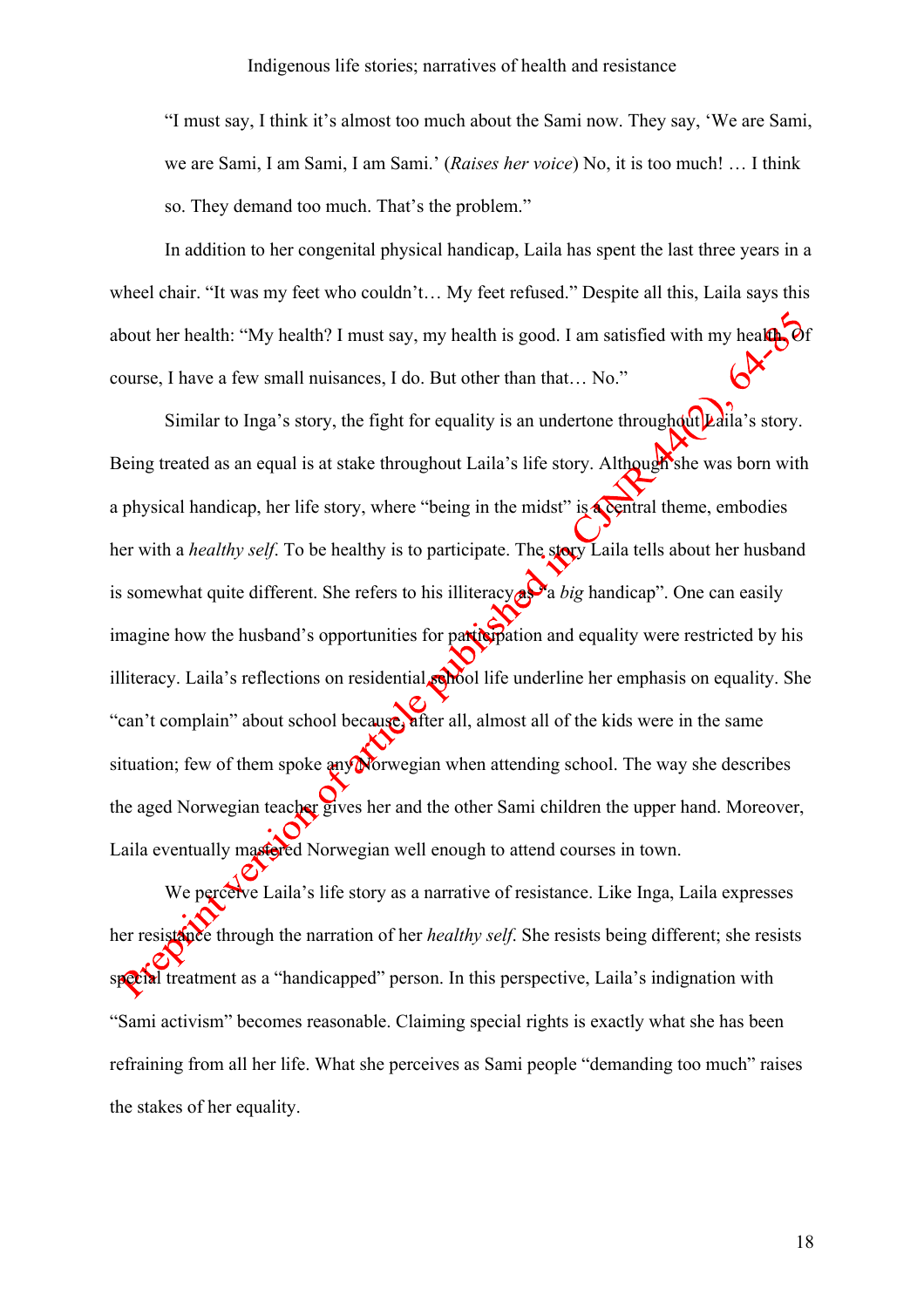### **Marit: Did not have to go to the gym to row**

Marit was born early in the 1930s in a remote coastal community as one of six siblings. "We lived in a spot, I would almost say, not even birds would pay a visit." School was one of Marit's first encounters with society outside of home.

"Imagine that it's possible! I started school without understanding what the teacher talked about. I know I did read because I had learned to spell. So I did put the leter together, but I didn't know what I was reading!  $\ldots$  No, I didn't know what I was reading. *Now* I can read."

Marit and the other children were not allowed to speak Sami language in school:

"The teacher said 'You have to speak Norwegian.' Of course, we should speak Norwegian, but none of us understood… If it had been *today*, I would have told her. But... but of course I did not say anything. Who should I tell?"

Marit relates about how the children were treated differently at school. She discusses the teacher's preferential treatment of two Norwegian brothers in her class. In addition, there were others who were not treated well:

"There were differences.  $\delta$  one of us were wealthy, but I remember one boy who came from particularly poor conditions. I can't understand why they treated him like that... He was put  $d\hat{\Theta}$ . But when he did grow up, he attended schools, and he became a writer. Now he is dead."

Marit had severe asthma as a child. She spent a great deal of her childhood sick from asthma, and people used to say that she was a bashful child. She says:

"I never was bashful while among people speaking Sami, but I didn't speak Norwegian back then. I didn't know enough Norwegian to participate in talking, I didn't know… I didn't know Norwegian back then. Nowadays, some Norwegians say 'We remember, you used to be here – you spoke Norwegian well.' Yes, a little… I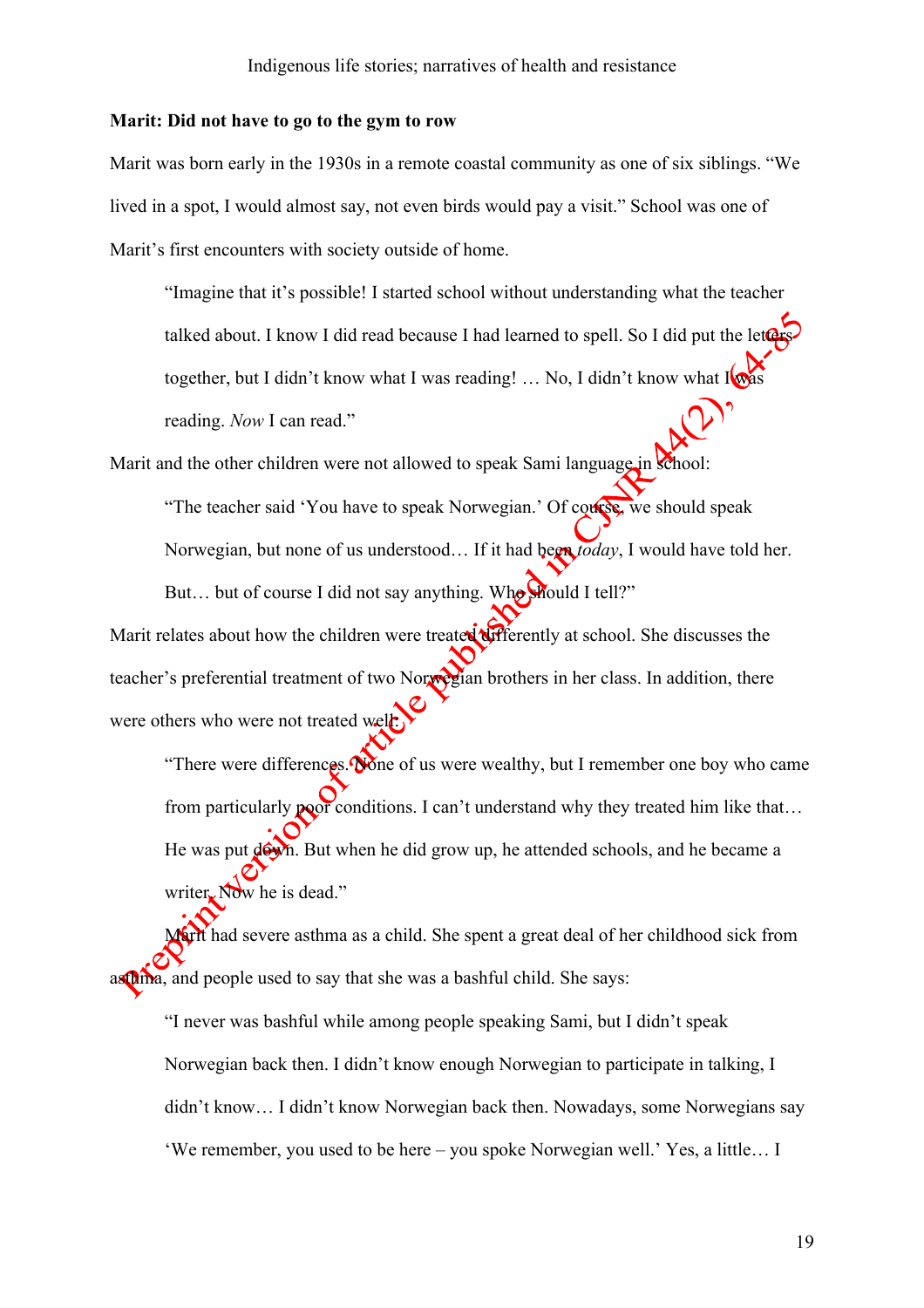guess I planned for hours the things I said. That is how it was. But they should discuss with me *now* – because *now* I can talk! I'm not bashful now!"

Marit resists that idea that the asthma robbed her of her youth:

"A lot of people have said to me 'You had no youth.' Youth? What do they mean by that? I had a youth like everybody else! While I was sick, the other youth visited. Back then, people visited! And when we went skiing, we all were together. If I was short of breath, the others waited for me. Yes, they did."

Throughout her adult life, Marit has been sick from asthma.

Marit is clear and candid while speaking about her Sami heritage. She says: "We are Sami! I just think: I am a Sami. I am not at all a Norwegian. And everywhere I go I say: I am from here, and I am a Sami!" She associates being a Sami, with being active. She says:

"I think it has been nice to be a Sami. While we were kids, we had to work outdoors with our parents. We didn't sit inside watching TV and then have to exercise at the gym. Nowadays, people have to exercise because they are only sitting. We had to row. Row! Nowadays, people row at the *gym*. They do! That's the difference, if I could say so, in being a Sami.

In Marit's story, her *healthy self* is at stake, but the stakes are lowered by the manner in which she tells her story. Health is associated with participation in Marit's story, like in Laila's story. To Marit, the Sami language is essential for her participation. She denies that she was a bashful child while among other Sami and able to participate by speaking her mother tongue. Furthermore, her severe asthma was not a problem in that it did not prevent her from being with the other kids. The other children made it possible for her to participate by visiting when she was sick and adjusting the speed of their skiing when she was short of breath. The stakes on her healthy self is lowered through the community with other Samispeaking people.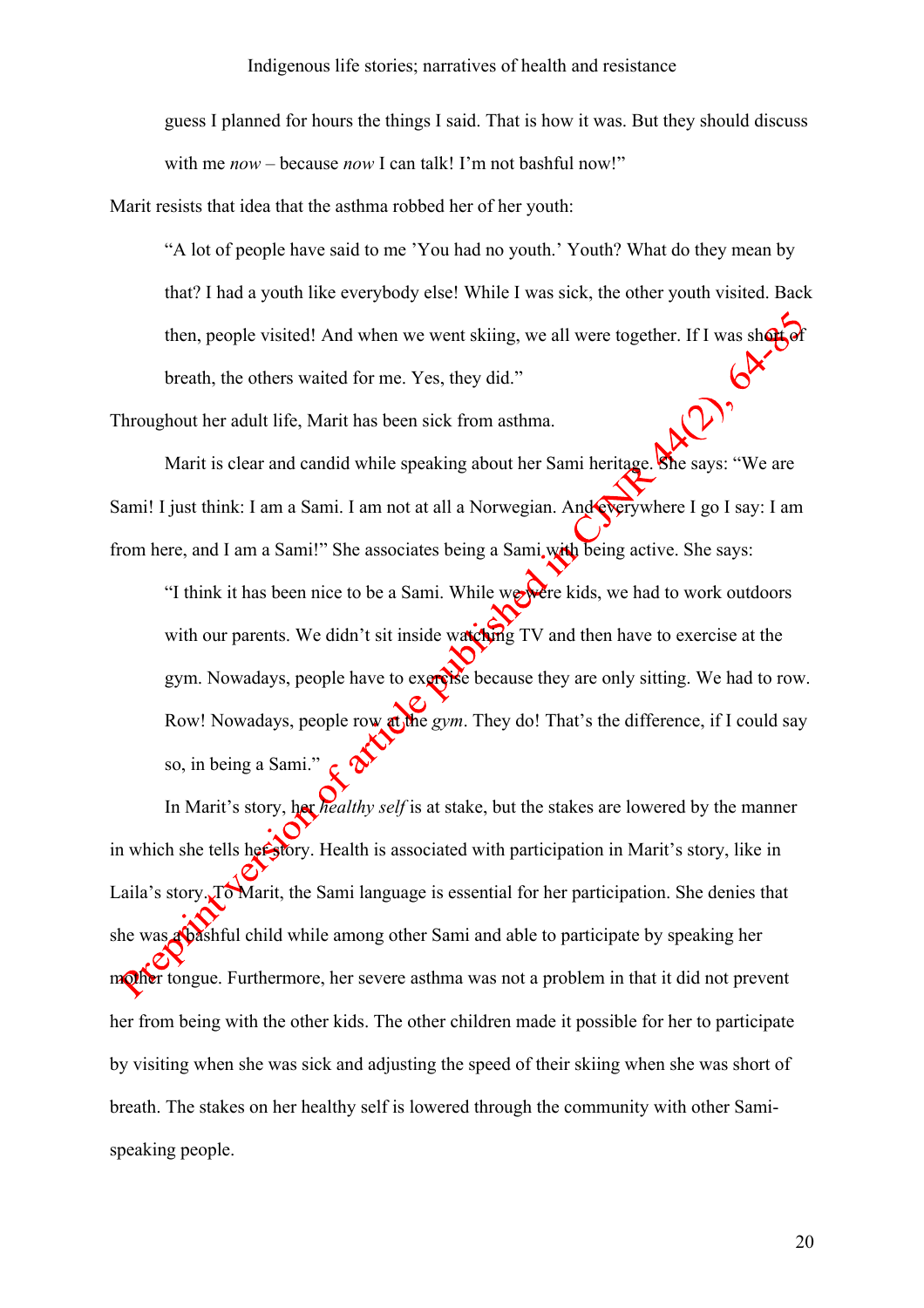As in the life stories of Inga and Laila, colonial history is also evident in Marit's story. This is most evident in her narrations about residential school life. Similar to the two other women, Marit is also presenting a narrative of resistance. She resists being sick and bashful, and it is her Sami heritage that is the key to a healthy, participating self. In Marit's story, her Sami heritage allowed her to engage in healthy activities, such as rowing. She obtains the upper hand by ridiculing how people today go to the gym to row, and she actually states that this is the difference between Sami and Norwegians.

Marit is proud to be a Sami; she states that she is "not at all a Norwegian". However, the history of assimilation is nevertheless present in the way Marit narrates her life. Statements like "*Now* I can read", "If it had been *today*, I would **have** told her", and "they should discuss with me *now* – because *now* I can talk! I'm not bashful now!" suggest that the capacity to resist, at least partly, is contingent upon her mastery of the Norwegian language.

# **Discussion and implications**

Life stories, such as the three stories presented in the present paper, are sources of insight into health experiences. The stories could be read through the lens of van Hooft's notion of health as an experience and a condition of subjectivity. Through such a reading, one could identify elements of all four dimensions of health: the material dimension expressed in Marit's shortness of breath  $\mathbf{a}$  $\mathbf{\hat{a}}$  $\mathbf{\hat{d}}$ Laila's physical handicap; the pragmatic dimension expressed in rowing, sewing, and cooking; the conative dimension expressed in Laila's desire to be in the midst of the crowd; and the integrative dimension expressed in the structure and coherence of the stories. Van Hooft's notion of health is useful because it promotes a wide understanding of health that does not only focus on the absence of disease. If we exclusively focus on health as a condition of subjectivity, the key to quality care lies in the relationship between patients and health care providers, which is referred to as "the micro-ethics of 'humane care'" (Mishler 2004). From such a perspective, the call for cultural sensitivity and culturally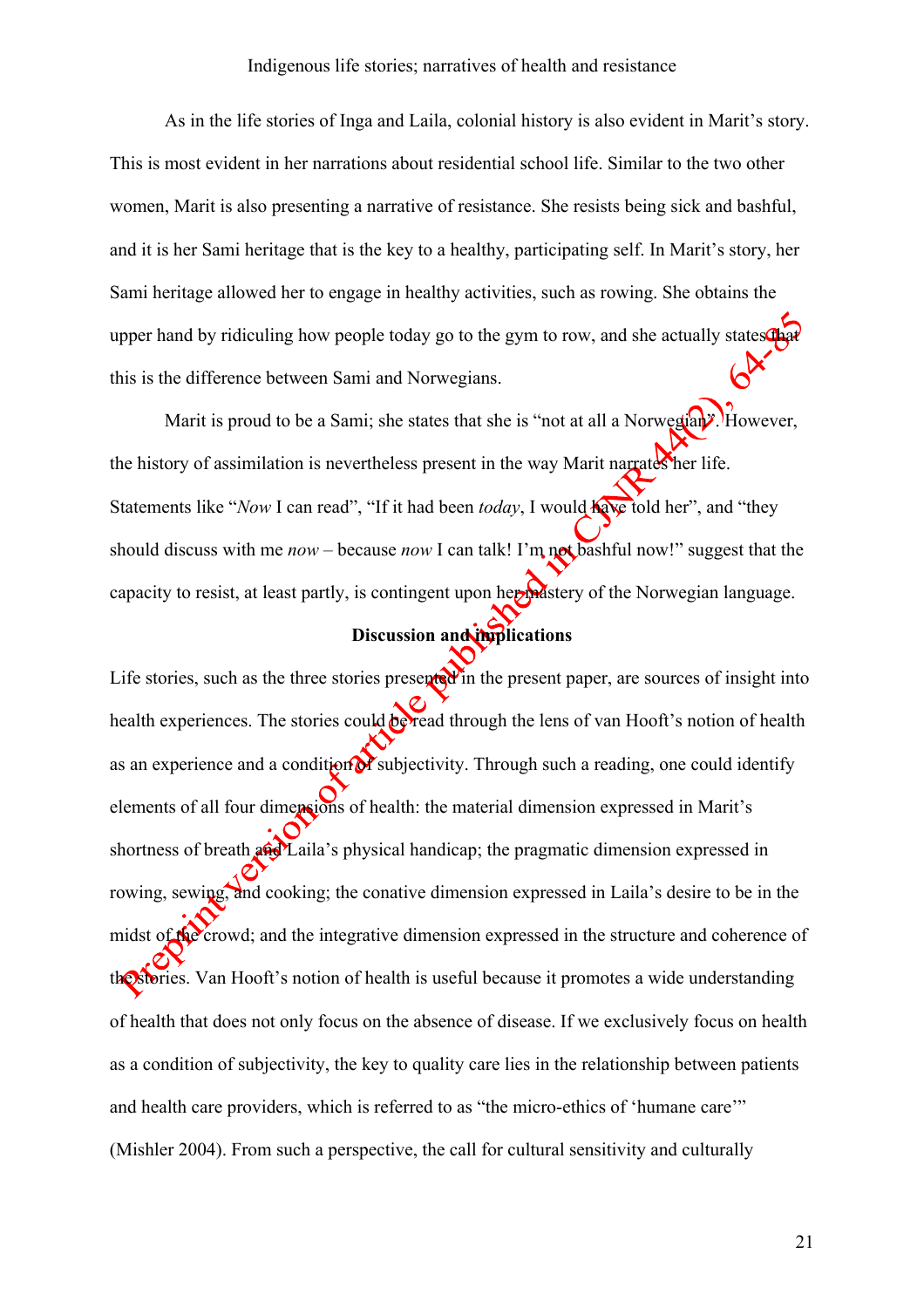congruent care, understood as "culturally based care knowledge, acts, and decisions used in sensitive and knowledgeable ways to appropriately and meaningfully fit the cultural values, beliefs, and lifeways of clients" (Leininger and McFarland 2006: 15), in encounters with Sami and other minority patients appears reasonable. However, if people's experiences of health are perceived as also being influenced by historical and socioeconomic contexts, such a "micro" perspective is too narrow. We argue that the study of people's life stories allows for an examination of their health experiences as a condition of subjectivity and as influenced by historical and socioeconomic contexts. The stories are, of course, subjective accounts, but they simultaneously occur "at a historical moment with its circulating discourses and power relations" (Riessman 2008: 8), which are echoed and have an impact on what can and cannot be told in the individual stories. The collective history, such as the history of assimilation and colonization, has effects at the individual level (cf. Adelson 2005), and postcolonial theory provides a framework for understanding how present-day experiences are shaped by history (Browne et al. 2005).

The Sami heritage of the women described herein has a central place in all three stories and is closely connected to the women's experiences of health. This is not necessarily because being Sami implies that the women have certain cultural traits in common but rather because being a Sami-in this particular historical period may have brought about experiences that persons from the majority group would not have. In this sense, the legacy of colonialism is inevitably present in the women's stories. This is evident in all of the women's stories regarding residential schools and being forbidden to speak their own language. The experience of belonging to a stigmatized minority group is evident in the way Inga, through being constantly conscious about her conduct, takes responsibility for how all Sami are perceived by the majority population. A person belonging to a non-stigmatized majority would not necessarily feel the same responsibility for the reputation of the whole group.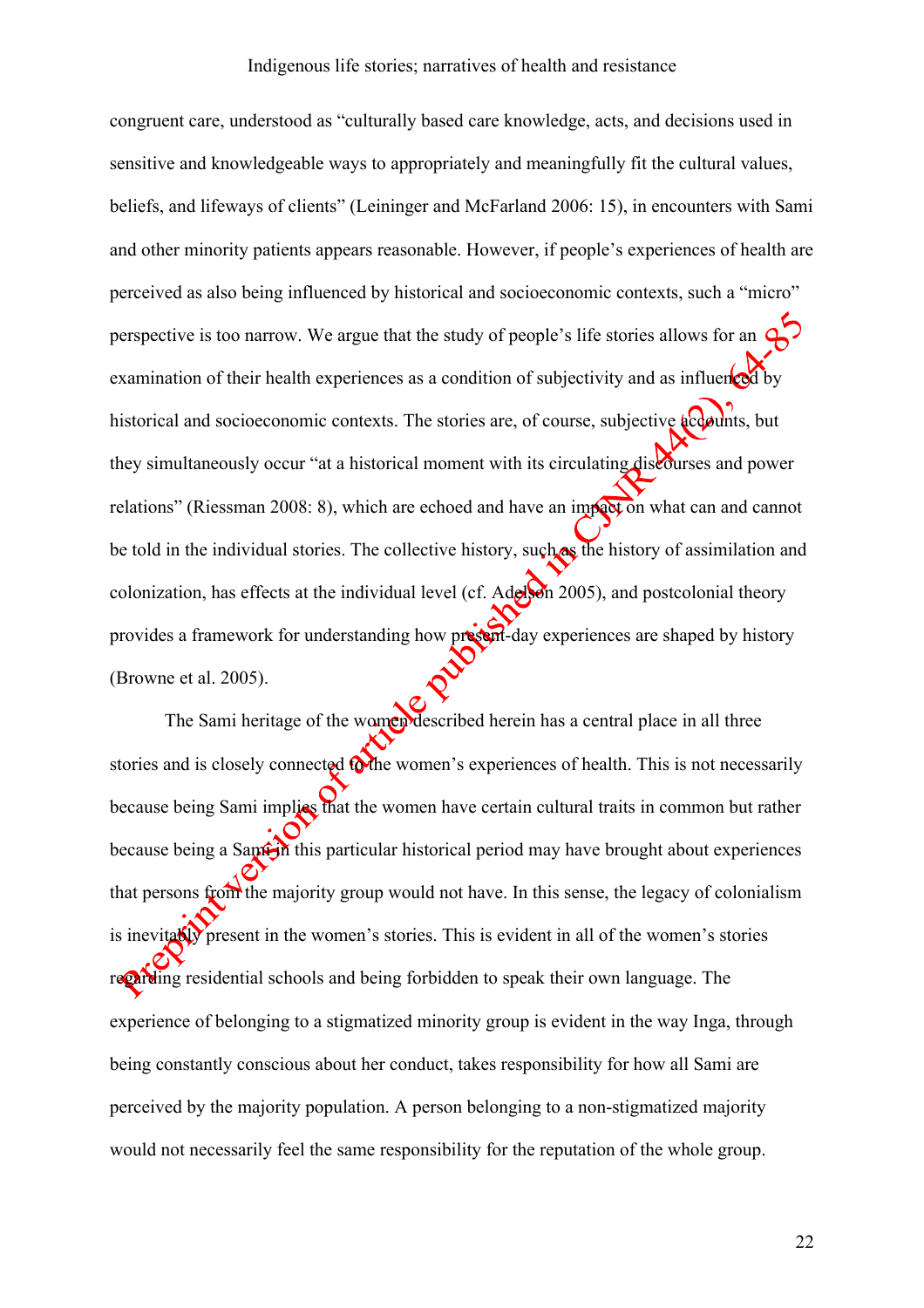Herein perhaps lies a key to understanding Laila's indignation with Sami claiming special rights; the special rights of some representatives of the Sami brand the Sami as a group of people with special needs.

Health care providers encountering Sami and other minority patients who exclusively focus on them as minorities or cultural "others" risk ignoring the agency of their patients. From such a perspective, patients are considered "products" of their culture and even passive victims of the majority policy. Postcolonial theory calls attention to the impact of historical and socioeconomic factors on people's lives and forestalls attempts to represent them as issues of "cultural differences". Narratives of resistance, such as those presented in the current paper, illustrate that people are not necessarily passive victims of the legacy of colonialism. On the contrary, narratives of resistance are expressions of the agency of "the oppressed". Resistance is not a passive state but an active process,  $\alpha$ ,  $\alpha$  so is health. The importance of considering indigenous people as active in response to their colonial situation, rather than simply as passive victims, is emphasized elsewhere (Adelson 2005). According to Frank (1995: 23, italics original), "(t)he truth of stories is not only what *was* experienced, but equally what *becomes* experience in the telling and its reception". Such stories are central means by which people can take control over their own representation (Stone-Mediatore 2003). Through their narratives of resistance, the women become the narrators of their own stories without completely becoming the authors of their lives (Ricoeur 1986: 131). They cannot change the historical and social settings of their life stories, but they certainly control what part these settings are allowed to play in their stories. As noted by Stone-Mediatore (2003), the narratives of resistance can destabilize ossified truths and thereby suggest that historical life might be more complex than it might appear at first glance. Marit's ridiculing of Norwegians that go to the gym to row is one example. Another example is the way Inga makes superfluous the whiteness and cleanliness of modern maternity care. Laila's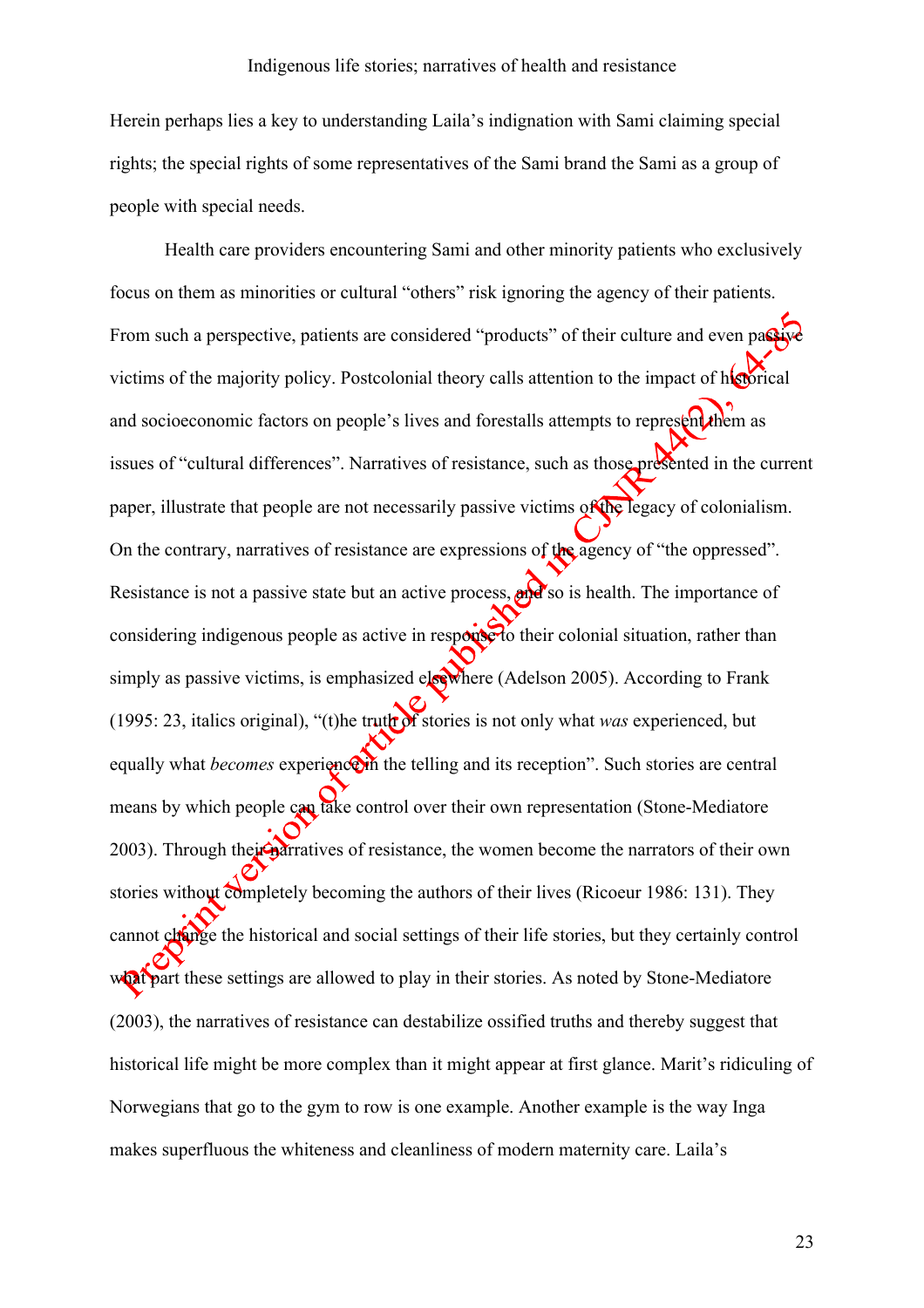indignation toward special treatment for Sami people is yet another expression of resistance. According to Ewick and Silbey (2003:1331), narratives of resistance reveal the tellers' consciousness of how opportunities and constraints are embedded in the normally taken for granted structures of social action. This is evident in the story about Inga's mother opposing the teacher from the South. While telling about her mother standing up to the teacher, Inga makes known her consciousness about the opportunities and constraints embedded in the social structures. The firm "Inga is not going anywhere" reverses the power relations between the Sami woman and the teacher from the South. Likewise, Marit's story about the tormented boy who grew up to be a writer demonstrates awareness about opportunities and constraints. The present study demonstrates that a narrative approach to issues regarding health and the Sami people unveil other "truths" than those described in statistics on mortality rates and disease incidence. Health is not a passive condition; it  $\frac{1}{6}$  active process. The stories of these three women indicate that being a healthy  $\mathbb{R}^{\mathbb{C}}$  and  $\mathbb{R}^{\mathbb{C}}$  and act of resistance.

In the present article, we argued the necessity of combining micro- and macroperspectives while grappling with issues regarding indigenous people, health, and health care services. The micro-perspective **focuses** on the face-to-face encounters between health care providers and indigenous patients, while the macro-perspective demands a contextualization of the interpersonal encounters. The narratives of resistance discussed in this paper illustrate the importance of recognizing that the legacy of colonialism is present in the lives of Sami elderly today without regarding them as passive victims. Such narratives of resistance demonstrate that envisioning indigenous elderly solely as passive victims and not as active agents would be not only insufficient but also offensive. The resistance is a resource that should be appreciated by health care services both at a systemic level, e.g., through authentic partnership with indigenous elderly in planning and shaping of health care services, and in individual encounters between patients and health care providers.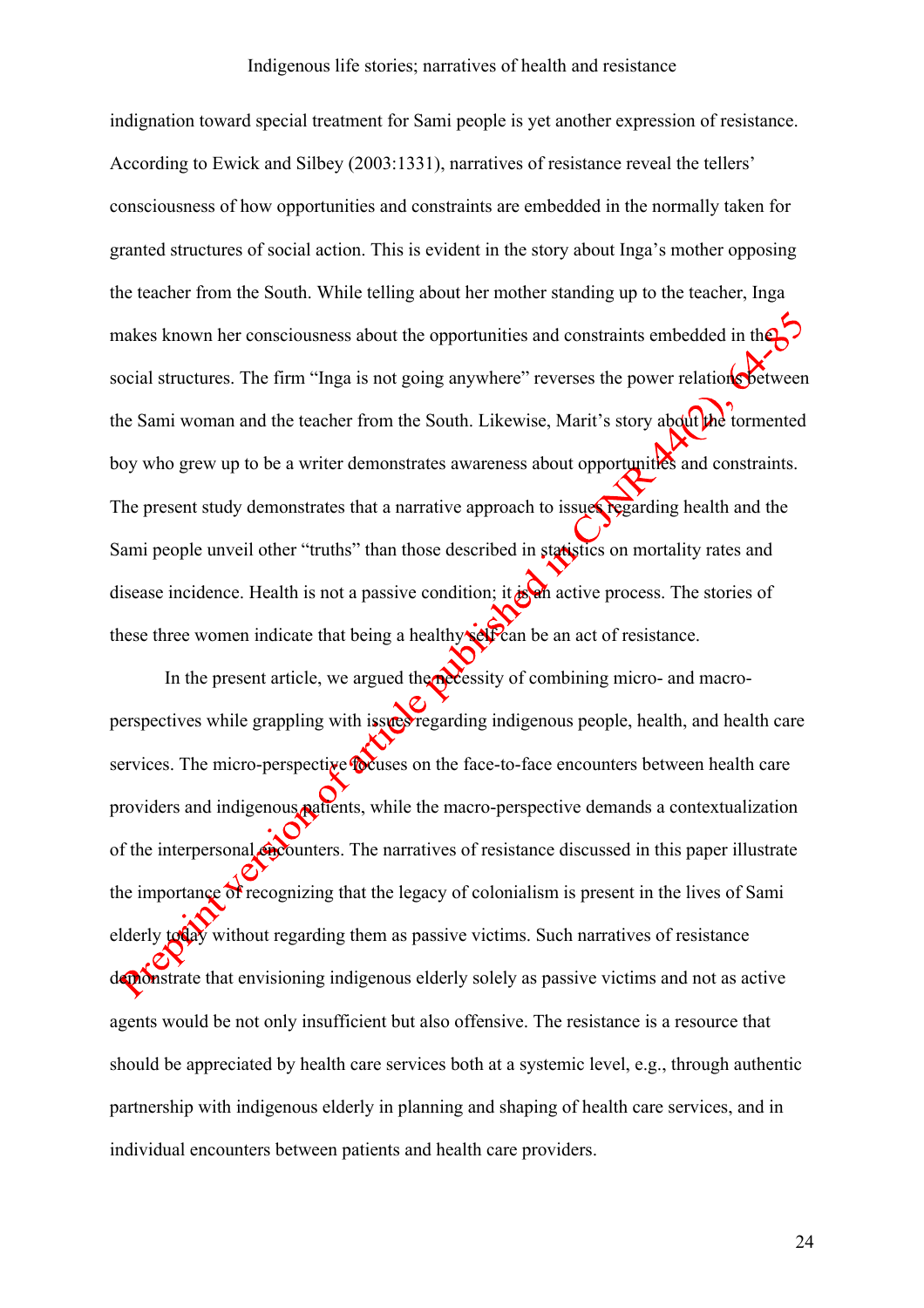# **Acknowledgements**

This study was funded by The Research Council of Norway. The authors would like to thank

the editorial board of Canadian Journal of Nursing Research and the two anonymous

reviewers for constructive, inspiring, and clarifying comments on earlier drafts of this paper.

# **References**

- Adelson, N. (2005). "The Embodyment of Inequity. Health Disparities in Aboriginal Canada." Canadian Journal of Public Health **96**(2): 45-61.
- Ahmed, A. T., S. A. Mohammed and D. R. Williams (2007). "Racial discrimination & health: pathways & evidence." Indian Journal of Medical Research **126**(4): 318-327.
- Browne, A. (2005). "Discourses Influencing Nurses' Perceptions Of First Nations Patients." Canadian Journal of Nursing Research **37**(4): 62-87.
- Browne, A. J., V. L. Smye and C. Varcoe (2005). "The Relevance of Postcolonial Theoretical Perspectives to Research in Aboriginal Health." Canadian Journal of Nursing Research **37**(4): 16-37.
- Brustad, M., T. Pettersen, M. Melhus and E. Lund (2009). "Mortality patterns in geographical areas with a high vs. low Sami population density in Arctic Norway." Scandinavian Journal of Public Health **37**(5): 475-480.
- Dreher, M. and N. MacNaughton (2002). "Cultural competence in nursing: Foundation or fallacy?" Nursing Outlook  $50(5)$  $\bigcirc$ <sub>181</sub>-186.
- Eidheim, H. (1992). Stages in the development of Sami selfhood. Oslo, Universitetet i Oslo.
- Eidheim, H. (1997). Ethno-political development among the Sami after World War II. Sami Culture in a new era. The Norwegian Sami experience. H. Gaski. Kárásjohka / Karasjok, Davvi Girji OS**:** 29-61.
- Ewick, P. and S. Silbey (2003). "Narrating Social Structure: Stories of Resistance to Legal Authority." American Journal of Sociology **108**(6): 1328-1372.
- Frank, A. W. (1995). The wounded storyteller. Body, illness and ethics. Chicago, The university of Chicago press.
- Frank, A. W.  $(2005)$ . "What is dialogical research, and why should we do it?" Qualitative Health Research **15**(7): 964-974.
- Frank, A.W. (2006). "Health stories as connectors and subjectifiers." Health (London) **10**(4):  $241 - 440$ .
- Frank, A. W. (2010). Letting stories breathe. A socio-narratology. Chicago, University of Chicago press.
- Frank, A. W. (2012). Practicing Dialogical Narrative Analysis. Varieties of Narrative Analysis. J. A. Holstein and J. F. Gubrium. Thousand Oaks, California, SAGE Publications Inc.**:** 33-52.
- Gaski, L. (2008). Sami identity as a discursive formation: Essentialism and ambivalence. Indigenous peoples: Self-determination, knowledge, indigeneity. H. Minde. Delft, The Netherlands, Eburon Academic Publishers**:** 219 - 236.

64.95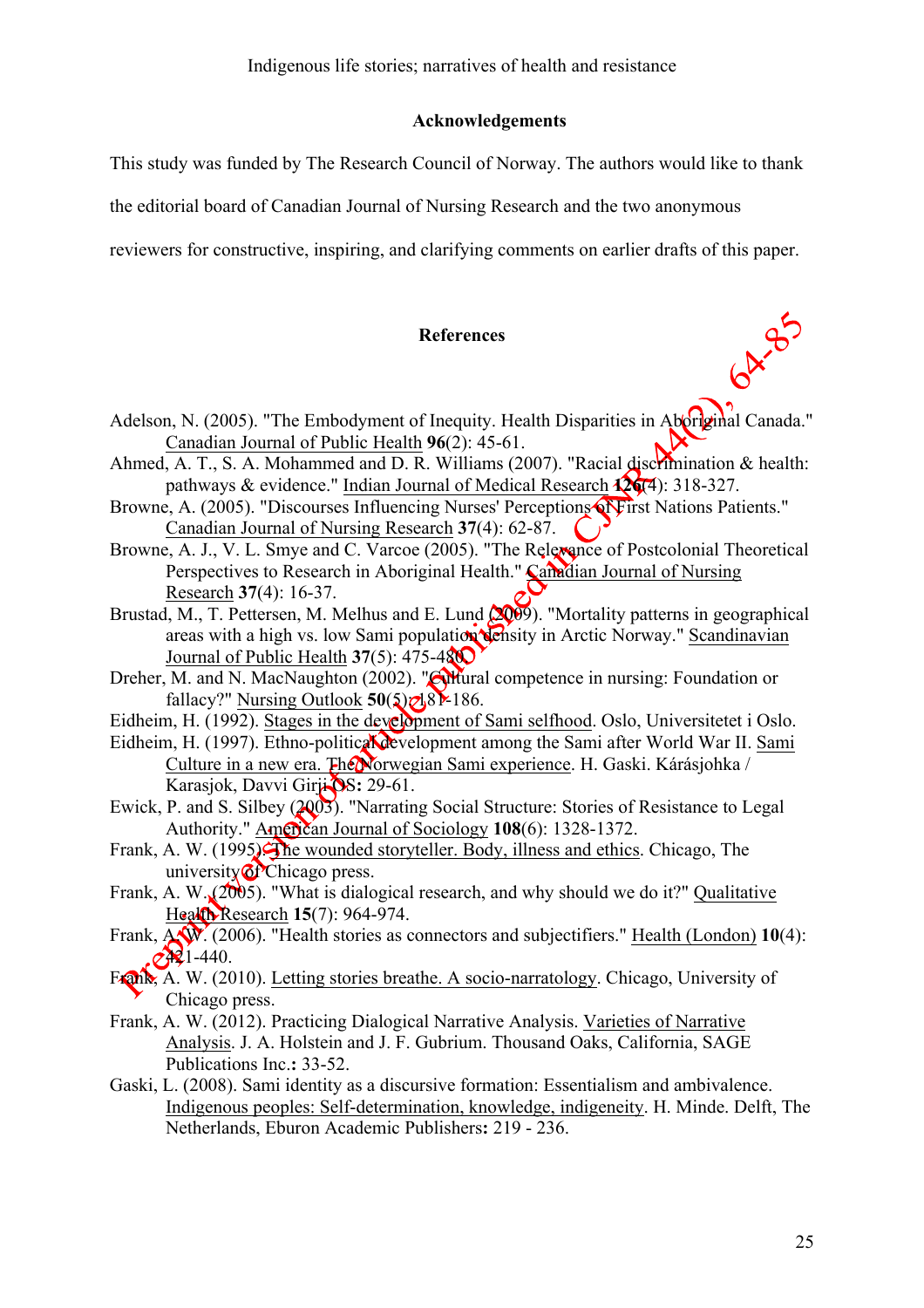- Gaski, M., M. Melhus, T. Deraas and O. H. Førde (2011). "Use of health care in the main area of Sami habitation in Norway - catching up with national expenditure rates." Rural and remote health **11: 1655 Online**.
- Hansen, K. L., M. Melhus, A. Høgmo and E. Lund (2008). "Ethnic discrimination and bullying in the Sami and non-Sami populations in Norway: The Saminor Study." International Journal of Circumpolar Health **67**(1): 97-113.
- Hansen, K. L., M. Melhus and E. Lund (2010). "Ethnicity, self-reported health, discrimination and socio-economic status: a study of Sami and non-Sami Norwegian poulations." International Journal of Circumpolar Health **69**(2).
- Hansen, K. L. and T. Sørlie (2012). "Ethnic discrimination and psychological distress: A study of Sami and non-Sami populations in Norway." Transcultural Psychiatry **49**(1): 26-50.
- Hassler, S. (2005). The health conditions in the Sami population of Sweeden,  $1961\overline{2002}$ : Causes of death and incidencies of cancer and cardiovascular diseases. PhD, Umea University, Sweeden.
- Hassler, S., R. Johansson, P. Sjölander, H. Grönberg and L. Damber (2005). Causes of death in the Sami population of Sweden, 1961–2000." International Journal of Epidemiology **34**(3): 623-629.
- Hassler, S., S. Kvernmo and A. Kozlov (2008). Sami. Health transitions in Arctic populations. T. K. Young and P. Bjerregaard. Toronto, Buffalo, London, University of Toronto Press**:** 148 - 170.
- International Labour Organisation (1989). C169 Indigenous and Tribal Peoples Convention
- Convention concerning Indigenous and Tribal Peoples in Independent Countries. Geneva. Joint Commission on Hospital Accreditation (2008). The Joint Commission 2008
- requirements related to the provision of **ontainally** and linguistically appropriate health care. http://www.jointcommission.org @cessed 2012-03-19).
- Kramvig, B. (2005). "The silent language of ethnicity." European Journal of Cultural Studies **8**(1): 45-64.
- Leininger, M. M. and M. R. McFarland (2006). Culture care diversity and universality: A worldwide nursing theory. Sudbury, Mass., Jones and Bartlett.
- Like, R. C. (2011). "Educating conficians about cultural competence and disparities in health and health care." Journal of Continuing Education in the Health Professions  $31(3)$ : 196-206.
- Mancuso, L. (2011). "A outstomized, integrated approach to cultural competence education." Journal for Nurses in Staff Development **27**(4): 170-180.
- Minde, H. (2003). Assimilation of the Sami Implementation and Consequences." Acta Borealia **20**(2): 121 - 146.
- Ministry of Government Administration Reform and Church Affairs (1987). Lov om Sametinget og andre samiske forhold (Act of 12 June 1987 No. 56 concerning the Sameting (the Sami parliament) and other Sami legal matters (the Sami Act) as
	- subsequently amended, most recently by Act of 11 April 2003 No. 22.) Text in English: http://www.ub.uio.no/ujur/ulovdata/lov-19870612-056-eng.pdf (accessed 2012-03-19).
- Ministry of Local Government and Regional Development (2001). St. meld. nr. 55 (2000) Om samepolitikken (Report no. 55 (2000) to the Storting. On Sami politics). Oslo.
- Mishler, E. G. (2004). "The unjust world problem: Towards an ethics of advocacy for healthcare providers and researchers." Communication & Medicine **1**(1): 97-104.
- Mishler, E. G. (2005). "Patient stories, narratives of resistance and the ethics of humane care: a la recherche du temps perdu." Health (London) **9**(4): 431-451.